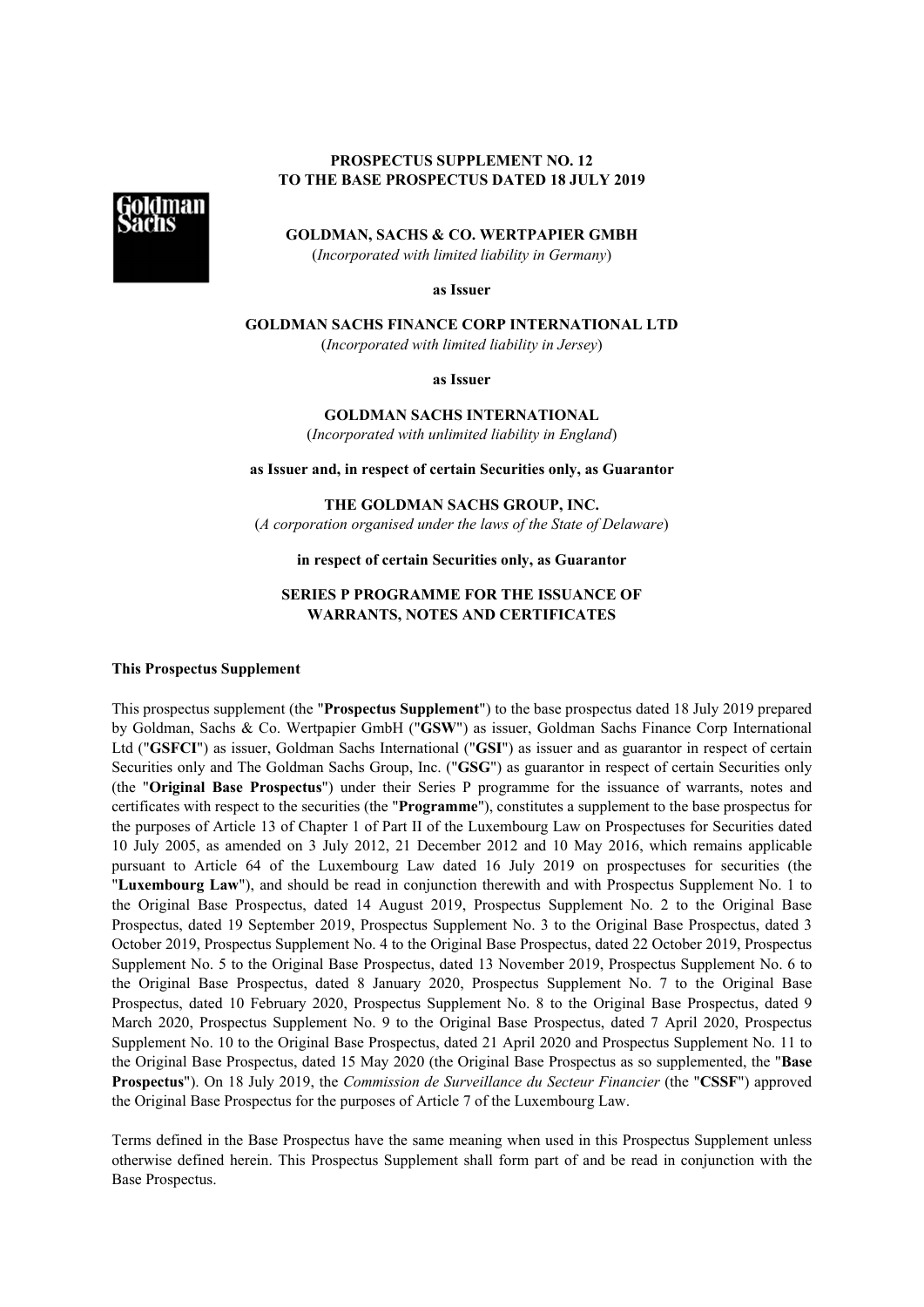# **Right of withdrawal**

In accordance with Article 13 paragraph 2 of the Luxembourg Law, investors who have already agreed to purchase or subscribe for the securities before this Prospectus Supplement is published have the right exercisable until 4 June 2020, which is two working days after the publication of this Prospectus Supplement, to withdraw their acceptances.

## **Purpose of this Prospectus Supplement**

The purpose of this Prospectus Supplement is to make certain changes to the information in the "Summary", "Coupon Payout Conditions", "Autocall Payout Conditions", "Form of Final Terms (Instruments)" and "Form of Final Terms (Notes)" sections of the Base Prospectus.

The amendments included in this Prospectus Supplement only apply to final terms, the date of which falls on or after the approval of this supplement.

This Prospectus Supplement will be available on the website of the Luxembourg Stock Exchange at *[www.bourse.lu](http://www.bourse.lu/)*.

## **Amendments to the Summary**

The Summary, as supplemented prior to this Prospectus Supplement, is amended and supplemented as follows:

(a) The definition of "Coupon Barrier Reference Value" in Element C.18 (*Return on the Securities*) of the Summary of the Base Prospectus shall be deleted and replaced with the following:

| "C.18" | <b>Return on the</b><br>Securities <sup>1</sup> | Coupon Barrier Reference Value: [as specified in the relevant table for the relevant<br>$\bullet$<br>date.]                                                                                                                                                                                                                                                                                                                                                                                                                                                                                                                                                                                                       |
|--------|-------------------------------------------------|-------------------------------------------------------------------------------------------------------------------------------------------------------------------------------------------------------------------------------------------------------------------------------------------------------------------------------------------------------------------------------------------------------------------------------------------------------------------------------------------------------------------------------------------------------------------------------------------------------------------------------------------------------------------------------------------------------------------|
|        |                                                 | $\sqrt{2}$<br><i>If Coupon Barrier Closing Price applies, insert:</i> [in respect of an Underlying]<br>Asset and [the] [each] Coupon Observation Date[(s) scheduled to fall [on $[•]$ ] [, other<br>than in respect of a Coupon Barrier Observation Period I in the period commencing<br>on, and including, $\lceil \bullet \rceil$ and ending on, and including, $\lceil \bullet \rceil \rceil$ , the Reference Price of the<br>Underlying Asset on the relevant Coupon Observation Date[.][; and]]                                                                                                                                                                                                              |
|        |                                                 | Пo<br>If Coupon Barrier Basket Value applies, insert: [in respect of [the] [each]<br>Coupon Observation Date[(s) scheduled to fall [on $\llbracket \bullet \rrbracket$ ][, other than in respect of a<br>Coupon Barrier Observation Period $\vert$ [in the period commencing on, and including, $\vert \bullet \vert$ ]<br>and ending on, and including, [·]]],] the sum of the weighted performance of each<br>Underlying Asset in the Basket, which is calculated for the relevant Underlying Asset<br>as the product of (a) the Weighting for such Underlying Asset, multiplied by (b) the<br>Coupon Barrier Asset Performance of such Underlying Asset for the relevant Coupon<br>Observation Date[.][; and]] |
|        |                                                 | If Coupon Barrier Asset Performance applies, insert: [in respect of an<br>$\sqrt{2}$<br>Underlying Asset and [the] [each] Coupon Observation Date[(s) scheduled to fall [on [<br>· Il, other than in respect of a Coupon Barrier Observation Period] [in the period<br>commencing on, and including, $[\bullet]$ and ending on, and including, $[\bullet]]$ ], the Coupon<br>Barrier Asset Performance of the Underlying Asset for the relevant Coupon<br>Observation Date[.][; and]]                                                                                                                                                                                                                             |
|        |                                                 | If Coupon Barrier Observation Period and Coupon Barrier Closing Price<br>[Γο<br><i>applies, insert:</i> [in respect of an Underlying Asset and [the] [each] Coupon<br>Observation Date[(s) scheduled to fall [on $\lceil \bullet \rceil$ ] [in the period from, and including, $\lceil \bullet \rceil$<br>and ending on, and including, [ $\bullet$ ]]],] the Reference Price of [the] [such] Underlying<br>Asset on [each][any] relevant day falling in the Coupon Barrier Observation Period<br>corresponding to the relevant Coupon Observation Date[.][; and]]                                                                                                                                                |
|        |                                                 | $\overline{\mathsf{F}}$<br>If Coupon Barrier Observation Period and Coupon Barrier Intraday Price<br>applies, insert: [in respect of an Underlying Asset and [the] [each] Coupon<br>Observation Date[(s) scheduled to fall [on $\lceil \bullet \rceil$ ] [in the period commencing on, and                                                                                                                                                                                                                                                                                                                                                                                                                        |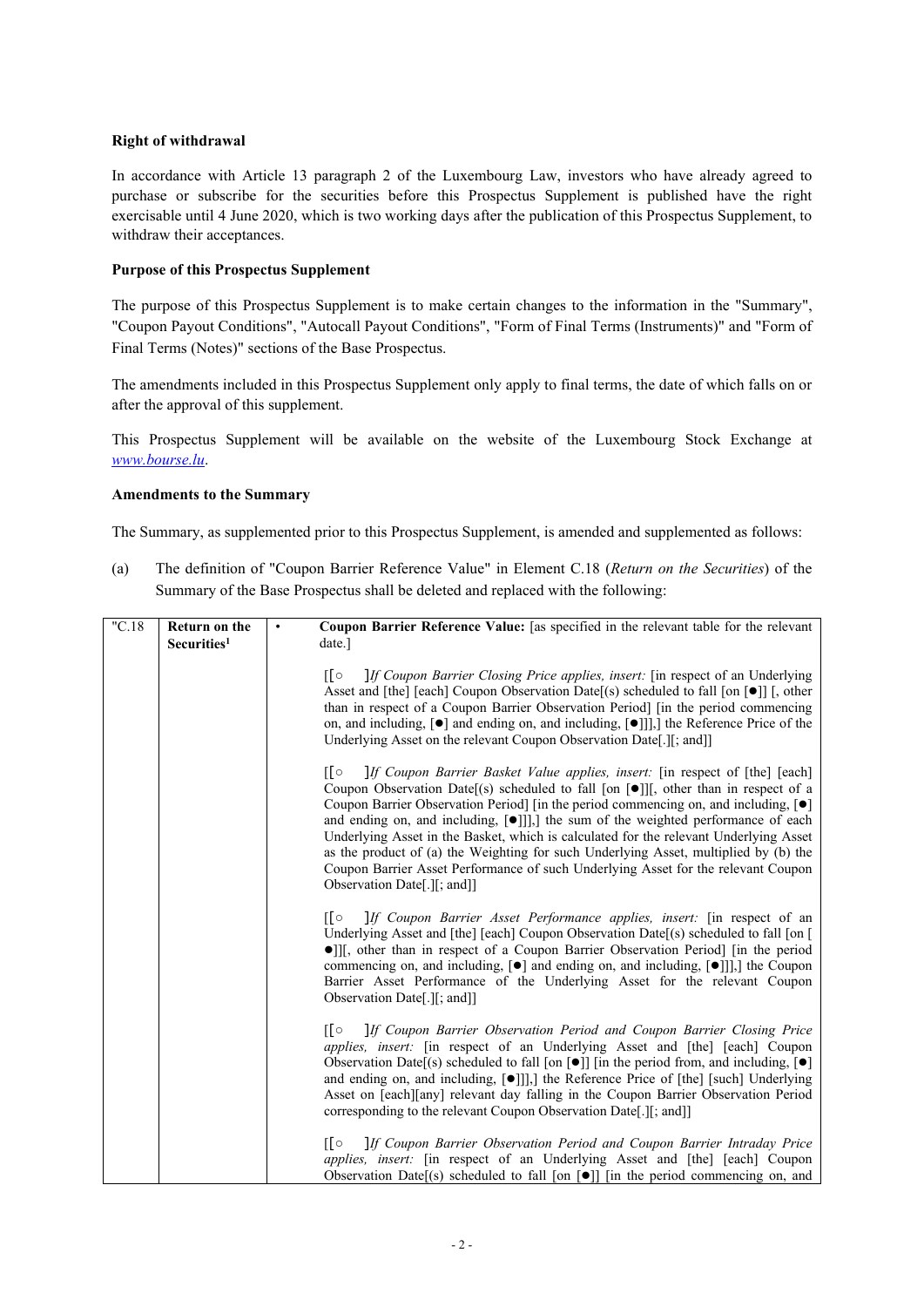| including, $[\bullet]$ and ending on, and including, $[\bullet]]$ , the [price] [level] of [the] [such]<br>Underlying Asset [at all times / at any time] [during the Observation Hours] on [each /<br>any] relevant day falling in the Coupon Barrier Observation Period corresponding to<br>the relevant Coupon Observation Date[.][; and]]                                                                                                                                                                                                                                                                                                                                                                                                                                                                       |
|--------------------------------------------------------------------------------------------------------------------------------------------------------------------------------------------------------------------------------------------------------------------------------------------------------------------------------------------------------------------------------------------------------------------------------------------------------------------------------------------------------------------------------------------------------------------------------------------------------------------------------------------------------------------------------------------------------------------------------------------------------------------------------------------------------------------|
| [[o IIf Coupon Barrier Observation Period and Coupon Basket Value applies,<br>insert: [in respect of [the] [each] Coupon Observation Date[(s) scheduled to fall [on<br>[•]] [in the period commencing on, and including, [•] and ending on, and including,<br>$\lceil \bullet \rceil$ , $\lceil \circ \bullet \rceil$ [each][any] relevant day falling in the Coupon Barrier Observation Period<br>corresponding to the relevant Coupon Observation Date,] the sum of the weighted<br>performance of each Underlying Asset in the Basket, which is calculated for the<br>relevant Underlying Asset as the product of (a) the Weighting for such Underlying<br>Asset, multiplied by (b) the Reference Price of such Underlying Asset for such day<br>divided by the Asset Initial Price of such Underlying Asset.]" |

<sup>(</sup>b) The first table in Element C.18 (*Return on the Securities*), in the section headed "Coupon", of the Summary of the Base Prospectus shall be deleted and replaced with the following:

| "C.1 | Return                    | [Delete table or columns if not required]                                                        |                                                                                |                                             |                                                                                            |                                    |                                                       |                                                              |                                                            |                                                                                                                                                                                                                                                                                                                                                                                                                                                                                                                                                                                                                                                                                                                                                                                                                                       |                                                                                                                                                                                                                                  |
|------|---------------------------|--------------------------------------------------------------------------------------------------|--------------------------------------------------------------------------------|---------------------------------------------|--------------------------------------------------------------------------------------------|------------------------------------|-------------------------------------------------------|--------------------------------------------------------------|------------------------------------------------------------|---------------------------------------------------------------------------------------------------------------------------------------------------------------------------------------------------------------------------------------------------------------------------------------------------------------------------------------------------------------------------------------------------------------------------------------------------------------------------------------------------------------------------------------------------------------------------------------------------------------------------------------------------------------------------------------------------------------------------------------------------------------------------------------------------------------------------------------|----------------------------------------------------------------------------------------------------------------------------------------------------------------------------------------------------------------------------------|
| 8    | on the                    |                                                                                                  |                                                                                |                                             |                                                                                            |                                    |                                                       |                                                              |                                                            |                                                                                                                                                                                                                                                                                                                                                                                                                                                                                                                                                                                                                                                                                                                                                                                                                                       |                                                                                                                                                                                                                                  |
|      | <b>Securitie</b><br>$s^1$ | [Coupon<br>Observation<br>Date]/<br><b>[Valuation</b><br>Date]/<br>[Coupon<br>Reference<br>Date] | [Fixed]<br>[Coupon<br>Payment<br><b>Date</b><br>[Interest]<br>Payment<br>Date] | [Coupon<br><b>Barrier</b><br>Level<br>[1/2] | [Coupon<br>Value (CV)]<br>[Multi-<br>Coupon<br>Value 1]<br>[Coupon<br>Value<br>Multiplier] | [Multi-<br>Coupon<br>Value 21      | [Multi-<br>Coupon<br>Value<br><b>Barrier</b><br>Level | [Coupon<br>Observation<br><b>Period Start</b><br><b>Date</b> | [Coupon<br>Observation<br><b>Period End</b><br><b>Date</b> | [Coupon<br>Payment<br><b>Event</b>                                                                                                                                                                                                                                                                                                                                                                                                                                                                                                                                                                                                                                                                                                                                                                                                    | Coupon<br><b>Barrier</b><br>Reference<br>Value                                                                                                                                                                                   |
|      |                           | [insert] [repeat<br>as required]                                                                 | [insert]<br>repeat as<br>/required                                             | [insert]<br>repeat as<br>required]          | [insert]<br>repeat as<br>required]                                                         | [insert]<br>repeat as<br>required] | [insert]<br>repeat as<br>required]                    | [insert] [repeat<br>as required                              | [insert] [repeat<br>as required                            | Coupon Barrier<br>Reference<br>Value of<br>[each/any]<br>Underlying<br>Asset [in the<br>Basket] is [less<br>than] [greater<br>than] [or equal<br>to] its<br>[respective]<br>[Coupon Barrier<br>Level] [Coupon<br>Barrier Level 1]<br>[and the<br>Coupon Barrier<br>Reference<br>Value of each<br>Underlying<br>Asset is greater<br>than [or equal<br>$\frac{1}{10}$ its<br>[respective]<br>Coupon Barrier<br>Level 2] [on a<br>Coupon<br>Observation<br>Date] [at all<br>times][at any<br>time] [during<br>the Observation<br>Hours] [on<br>[each][any]<br>relevant day<br>falling in the<br>Coupon Barrier<br>Observation<br>Period<br>corresponding<br>to such Coupon<br>Observation<br>Date] [and no<br>Autocall Event<br>has occurred on<br>an Autocall<br>Observation<br>Date falling on<br>the Coupon<br>Observation<br>Date]." | [insert<br>provision<br>applicable to<br>such [Coupon<br>Observation<br>Date]/<br>[Valuation<br>Date]/<br>[Coupon<br>Reference Date]<br>from<br>description of<br>Coupon Barrier<br>Reference<br>Value] [repeat<br>as required]" |

(c) The definition of "Autocall Observation Period (Per AOD)" shall be inserted immediately after the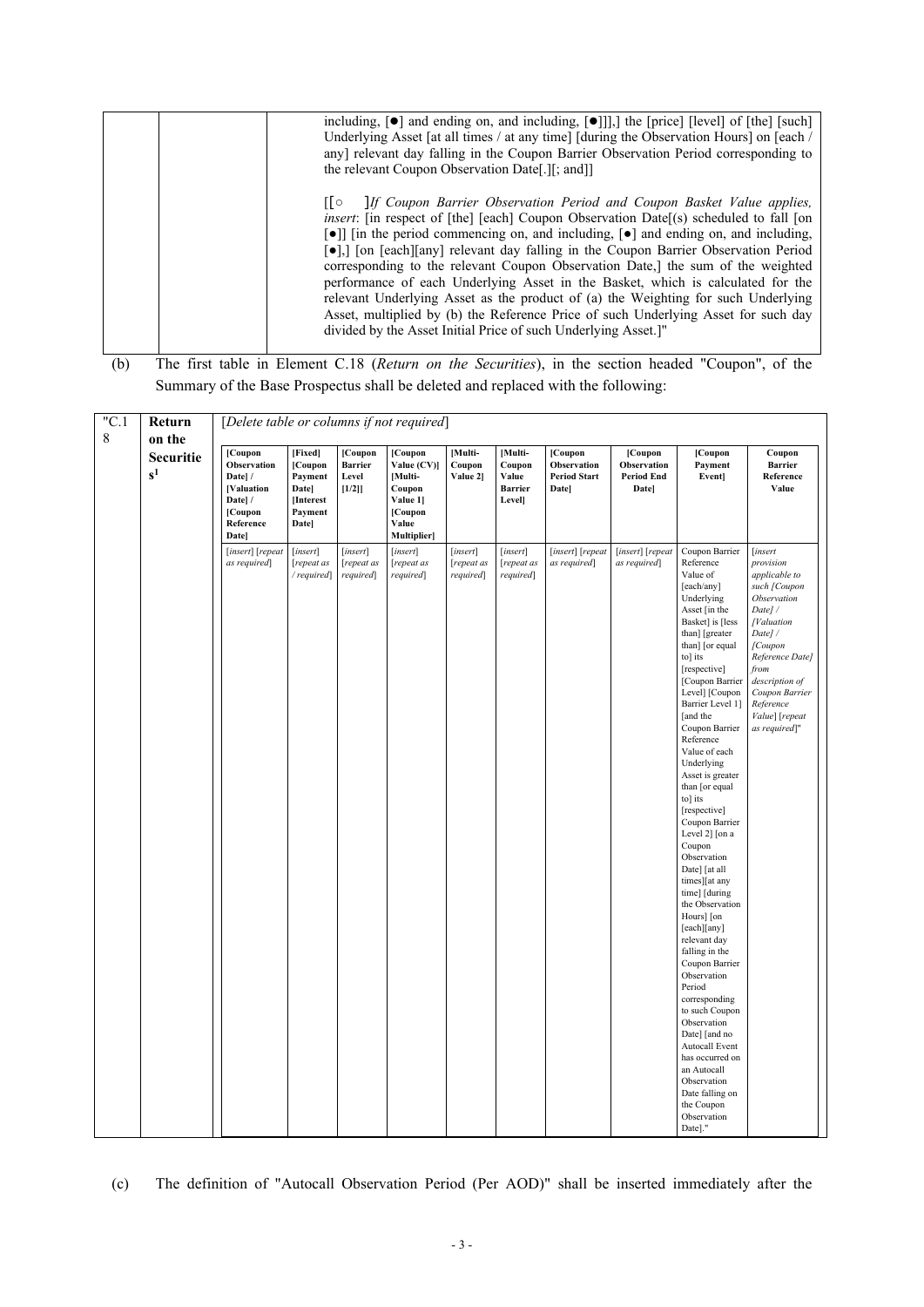definition of "Autocall Observation Period" in Element C.18 (*Return on the Securities*) of the Summary of the Base Prospectus:

| "C.18" | Return on<br>the<br>Securities <sup>1</sup> | [Autocall Observation Period (Per AOD): in respect of an Underlying Asset,<br>$\bullet$<br>and an Autocall Observation Date, the period commencing on, [but excluding]<br>[and including], [insert Autocall Observation Period Start Date (Per AOD)]<br>[[the]/[each] date specified in the column entitled "Autocall Observation<br>Period Start Date (Per AOD)" in the same row as [the Underlying Asset in the<br>table below] [and] [the date on which such Autocall Observation Date is<br>scheduled to fall] and ending on, [but excluding] [and including], [insert]<br>Autocall Observation Period End Date (Per AOD)] [[the]/[each] date specified<br>in the column entitled "Autocall Observation Period End Date (Per AOD)" in<br>the same row as [the Underlying Asset in the table below] [and] [the date on |
|--------|---------------------------------------------|---------------------------------------------------------------------------------------------------------------------------------------------------------------------------------------------------------------------------------------------------------------------------------------------------------------------------------------------------------------------------------------------------------------------------------------------------------------------------------------------------------------------------------------------------------------------------------------------------------------------------------------------------------------------------------------------------------------------------------------------------------------------------------------------------------------------------|
|        |                                             | which such Autocall Observation Date is scheduled to fall][, subject to<br>adjustment in accordance with the terms and conditions].]"                                                                                                                                                                                                                                                                                                                                                                                                                                                                                                                                                                                                                                                                                     |

(d) The table in Element C.18 (*Return on the Securities*), in the section headed "Autocall", of the Summary of the Base Prospectus shall be deleted and replaced with the following:

| "C.18" | <b>Return on</b>               |                                     | [Delete table or columns if not required] |                                     |                                                                                            |                                                                         |                                                                                                                                                                                                                                                                                                                                                                                                                                                                                                                                                                                                                                                            |                                                                                  |                                                                               |                                                                                                                                                                        |  |
|--------|--------------------------------|-------------------------------------|-------------------------------------------|-------------------------------------|--------------------------------------------------------------------------------------------|-------------------------------------------------------------------------|------------------------------------------------------------------------------------------------------------------------------------------------------------------------------------------------------------------------------------------------------------------------------------------------------------------------------------------------------------------------------------------------------------------------------------------------------------------------------------------------------------------------------------------------------------------------------------------------------------------------------------------------------------|----------------------------------------------------------------------------------|-------------------------------------------------------------------------------|------------------------------------------------------------------------------------------------------------------------------------------------------------------------|--|
|        | the<br>Securities <sup>1</sup> | [Underlyin<br>g Asset               | [Autocall<br>Observatio<br>n Date]        | [Autocall<br>Payment<br>Date]       | [Autocall<br><b>Level</b>                                                                  | [Autocall<br>Event<br>Amount]<br>[Autocall<br>Event<br>Floor<br>Amount] | [Autocall<br>Event]                                                                                                                                                                                                                                                                                                                                                                                                                                                                                                                                                                                                                                        | [Autocall]<br>Observatio<br>n Period<br><b>Start Date</b><br>$[$ (Per<br>$AOD$ ] | [Autocall<br>Observatio<br>n Period<br><b>End Date</b><br>$[$ (Per<br>$AOD$ ] | Autocall<br>Reference<br>Value                                                                                                                                         |  |
|        |                                | [insert]<br>[repeat as<br>required] | [insert]<br>[repeat as<br>required]       | [insert]<br>[repeat as<br>required] | [In respect<br>of [insert<br>Underlying<br>Asset],]<br>[insert]<br>[repeat as<br>required] | [insert]<br>[repeat as<br>required]                                     | [Autocall<br>Reference<br>Value [of<br>[each][any]<br>Underlying<br>Asset in the<br>Basket]<br>[of the<br>Autocall<br>Worst<br>Performing<br>Asset] [of<br>the Autocall<br>Best<br>Performing<br>Asset]<br>[is less<br>than] [is<br>greater<br>than] [or<br>equal to] its<br>[respective]<br>Autocall<br>Level<br>[if the sum<br>of the<br>Coupon<br>Amounts<br>payable in<br>respect of<br>[one] [a<br>nominal<br>amount of<br>a] Security<br>[equal to<br>the<br>Calculation<br>Amount] on<br>the Coupon<br>Payment<br>Dates that<br>correspond<br>to Coupon<br>Observation<br>Dates<br>falling on or<br>before an<br>Autocall<br>Observation<br>Date is | [insert date]                                                                    | [insert date]                                                                 | [insert<br>provision<br>applicable<br>to such<br>Autocall<br>Observation<br>Date from<br>description<br>of Autocall<br>Reference<br>Value]<br>[repeat as<br>required]" |  |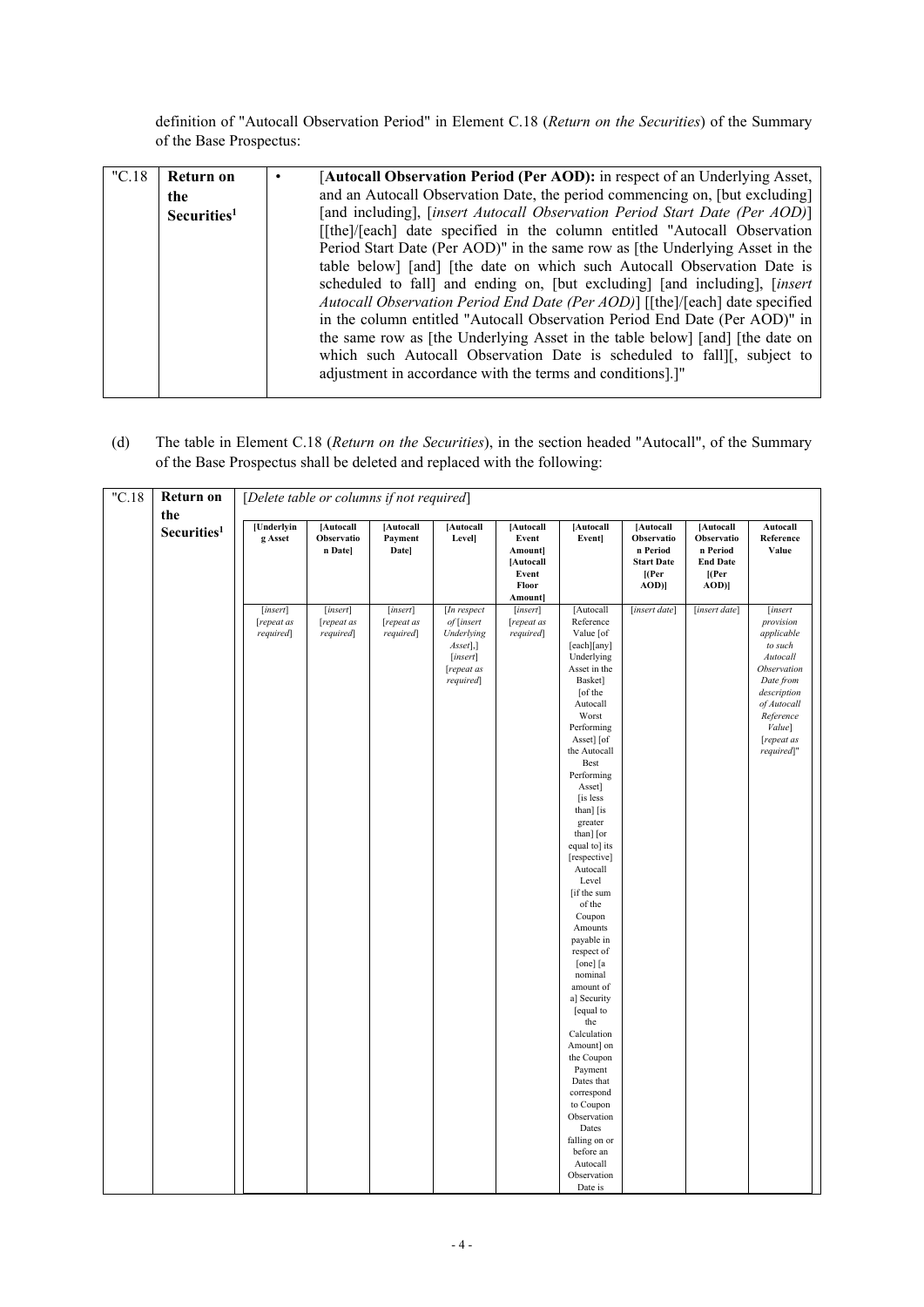|  |  |  | greater than<br>or equal to<br>the TARN<br>Amount] |  |  |
|--|--|--|----------------------------------------------------|--|--|
|  |  |  | [repeat as<br>required]                            |  |  |

(e) The definition of "Autocall Event" in Element C.18 (*Return on the Securities*) of the Summary of the Base Prospectus shall be deleted and replaced with the following:

| "C.18" | Return on                      | Autocall Event                                                                                                                                                                                                                                                                                                                                                                                                                                                                                                                                                                                                                                                                                                                                                                                                                                                                                                      |
|--------|--------------------------------|---------------------------------------------------------------------------------------------------------------------------------------------------------------------------------------------------------------------------------------------------------------------------------------------------------------------------------------------------------------------------------------------------------------------------------------------------------------------------------------------------------------------------------------------------------------------------------------------------------------------------------------------------------------------------------------------------------------------------------------------------------------------------------------------------------------------------------------------------------------------------------------------------------------------|
|        | the<br>Securities <sup>1</sup> | An " <b>Autocall Event</b> " occurs [if the Autocall Reference Value [of each Underlying<br>Asset in the Basket] [of the Autocall Worst Performing Asset] [of the Autocall Best<br>Performing Asset] [on] [in respect of] any Autocall Observation Date [is less than] [is<br>greater than [or equal to] its [respective] Autocall Level for such Autocall<br>Observation Date] [if the event described in the column entitled "Autocall Event" in<br>the same row as the relevant Autocall Observation Date in the table above occurs<br>[on][in respect of] such Autocall Observation Date] [if the sum of the Coupon<br>Amounts payable in respect of [one] [a nominal amount of a] Security [equal to the<br>Calculation Amount] on the Coupon Payment Dates that correspond to Coupon<br>Observation Dates falling on or before an Autocall Observation Date is greater than or<br>equal to the TARN Amount]." |

(f) The definition of "Autocall Reference Value" in Element C.18 (*Return on the Securities*) of the Summary of the Base Prospectus shall be deleted and replaced with the following:

| "C.18" | Return on               | Autocall Reference Value: [as specified in the relevant table for the relevant<br>$\bullet$                                                                                                                                                                                                                                                                                                                                                                                                                                                                                                                                                                                                                                                                                                        |
|--------|-------------------------|----------------------------------------------------------------------------------------------------------------------------------------------------------------------------------------------------------------------------------------------------------------------------------------------------------------------------------------------------------------------------------------------------------------------------------------------------------------------------------------------------------------------------------------------------------------------------------------------------------------------------------------------------------------------------------------------------------------------------------------------------------------------------------------------------|
|        | the                     | date.]                                                                                                                                                                                                                                                                                                                                                                                                                                                                                                                                                                                                                                                                                                                                                                                             |
|        | Securities <sup>1</sup> | If Autocall Closing Price or Autocall Averaging Price applies, insert:<br>∏○<br>[in respect of an Underlying Asset,] [other than in respect of an Autocall<br>Observation Period (Per AOD),] the [average of the] Reference Price of [the]<br>[such] Underlying Asset on [the relevant Autocall Observation Date] / [each of<br>the [Autocall Averaging Dates / Autocall Pricing Dates] corresponding to the<br>relevant Autocall Observation Date[.][; and]]                                                                                                                                                                                                                                                                                                                                      |
|        |                         | If Autocall Basket Value applies, insert: [other than in respect of an<br>Autocall Observation Period (Per AOD),] the sum of the weighted<br>performance of each Underlying Asset in the Basket, which is calculated as the<br>sum of (a) the product of the Weighting for the Underlying Asset, multiplied<br>by (b) the Autocall Asset Performance of such Underlying Asset for the<br>relevant Autocall Observation Date[.][; and]]                                                                                                                                                                                                                                                                                                                                                             |
|        |                         | If Autocall Asset Performance applies, insert: [other than in respect of<br>[[O<br>an Autocall Observation Period (Per AOD),] [in respect of an Underlying<br>Asset,] the Autocall Asset Performance of [the] [such] Underlying Asset for<br>the relevant Autocall Observation Date[.][; and]]                                                                                                                                                                                                                                                                                                                                                                                                                                                                                                     |
|        |                         | ]If Autocall Observation Period (Per AOD) applies and Autocall Basket<br>[[o<br>Value does not apply, insert: [in respect of an Autocall Observation Period<br>(Per AOD),] [and] [in respect of an Underlying Asset,] the Reference Price of<br>[the] [such] Underlying Asset on [each][any] relevant day falling in the<br>Autocall Observation Period (Per AOD) corresponding to the relevant Autocall<br>Observation Date[.][; and]]                                                                                                                                                                                                                                                                                                                                                            |
|        |                         | $\begin{bmatrix} \circ & \cdot & \cdot \\ \cdot & \circ & \cdot \\ \cdot & \cdot & \cdot \\ \cdot & \cdot & \cdot \\ \cdot & \cdot & \cdot \\ \cdot & \cdot & \cdot \\ \cdot & \cdot & \cdot \\ \cdot & \cdot & \cdot \\ \cdot & \cdot & \cdot \\ \cdot & \cdot & \cdot \\ \cdot & \cdot & \cdot \\ \cdot & \cdot & \cdot \\ \cdot & \cdot & \cdot \\ \cdot & \cdot & \cdot \\ \cdot & \cdot & \cdot \\ \cdot & \cdot & \cdot \\ \cdot & \cdot & \cdot \\ \cdot & \cdot & \cdot \\ \cdot & \cdot & \cdot \\ \cdot & \cdot & \cdot \\ \cdot & \cdot & \cdot \\ \cdot & \cdot & \cdot \\ \cdot & \cdot & \cdot \\ \cdot & \cdot & \$<br>Basket Value applies, insert: [in respect of an Autocall Observation Period<br>(Per AOD),] [on [each][any] relevant day falling in such Autocall Observation |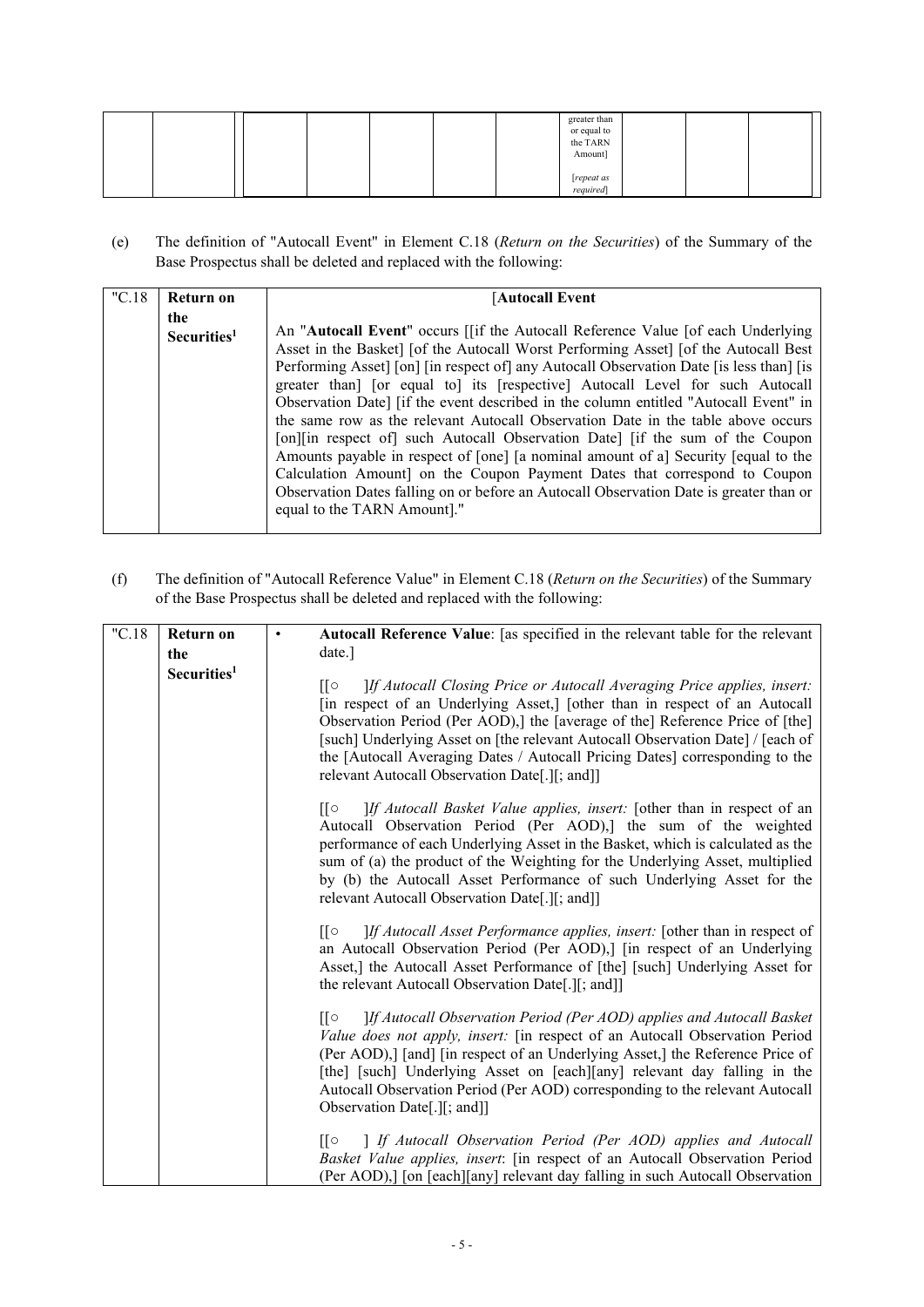|  | Period (Per AOD), the sum of the weighted performance of each Underlying      |
|--|-------------------------------------------------------------------------------|
|  | Asset in the Basket, which is calculated for the relevant Underlying Asset as |
|  | the product of (a) the Weighting for such Underlying Asset, multiplied by (b) |
|  | the Autocall Asset Price of such Underlying Asset for such day divided by the |
|  | Asset Initial Price of such Underlying Asset.                                 |
|  |                                                                               |

(g) The definition of "Autocall Asset Price" in Element C.18 (*Return on the Securities*) of the Summary of the Base Prospectus shall be deleted and replaced with the following:

| "C.18" | Return on               | [Autocall Asset Price: [in respect of an Underlying Asset, the [average of the]<br>٠ |
|--------|-------------------------|--------------------------------------------------------------------------------------|
|        | the                     | Reference Price of [the] [such] Underlying Asset on the [relevant] [Autocall]        |
|        | Securities <sup>1</sup> | Observation Date] / [each of the [Autocall Averaging Dates / Autocall Pricing        |
|        |                         | Dates] [the Reference Price of [the] [such] Underlying Asset on each relevant        |
|        |                         | day falling in the Autocall Observation Period [(Per AOD)]] corresponding to         |
|        |                         | the relevant Autocall Observation Date]."                                            |
|        |                         |                                                                                      |

## **Amendments to the Base Prospectus**

The Base Prospectus, as supplemented prior to this Prospectus Supplement, is amended and supplemented as follows:

1. Amendments to the section entitled "Coupon Payout Conditions"

The information in the section entitled "Coupon Payout Conditions" is amended and supplemented by deleting sub-paragraph (i) of the definition of "Coupon Barrier Reference Value" in Coupon Payout Condition 2(a) (*Definitions*) of the Base Prospectus and replacing it with the following:

- "(i) if the relevant Final Terms specify "Coupon Barrier Observation Period" to be applicable, and:
	- (A) if "Coupon Barrier Closing Price" is specified to be applicable in the relevant Final Terms and:
		- (1) where the Securities relate to a single Underlying Asset, "Coupon Barrier Reference Value" means (y) the Reference Price of the Underlying Asset on each Observation Date (closing valuation) during the Coupon Barrier Observation Period corresponding to such Coupon Observation Date, or (z) if "Coupon Barrier Reference Value (Inverse)" is specified to be applicable in the relevant Final Terms, the Reference Price of the Underlying Asset on any Observation Date (closing valuation) during the Coupon Barrier Observation Period corresponding to such Coupon Observation Date; or
		- (2) where the Securities relate to an Asset Basket, "Coupon Barrier Reference Value" means, in respect of an Underlying Asset, (y) the Reference Price of such Underlying Asset on each Observation Date (closing valuation) during the Coupon Barrier Observation Period for such Underlying Asset corresponding to such Coupon Observation Date, or (z) if "Coupon Barrier Reference Value (Inverse)" is specified to be applicable in the relevant Final Terms, the Reference Price of such Underlying Asset on any Observation Date (closing valuation) during the Coupon Barrier Observation Period corresponding to such Coupon Observation Date; or
	- (B) if "Coupon Basket Value" is specified to be applicable in the relevant Final Terms, "Coupon Barrier Reference Value" means (y) the Coupon Basket Value on each Observation Date (closing valuation) during the Coupon Barrier Observation Period corresponding to such Coupon Observation Date, or (z) if "Coupon Barrier Reference Value (Inverse)" is specified to be applicable in the relevant Final Terms, the Coupon Basket Value on any Observation Date (closing valuation) during the Coupon Barrier Observation Period corresponding to such Autocall Observation Date;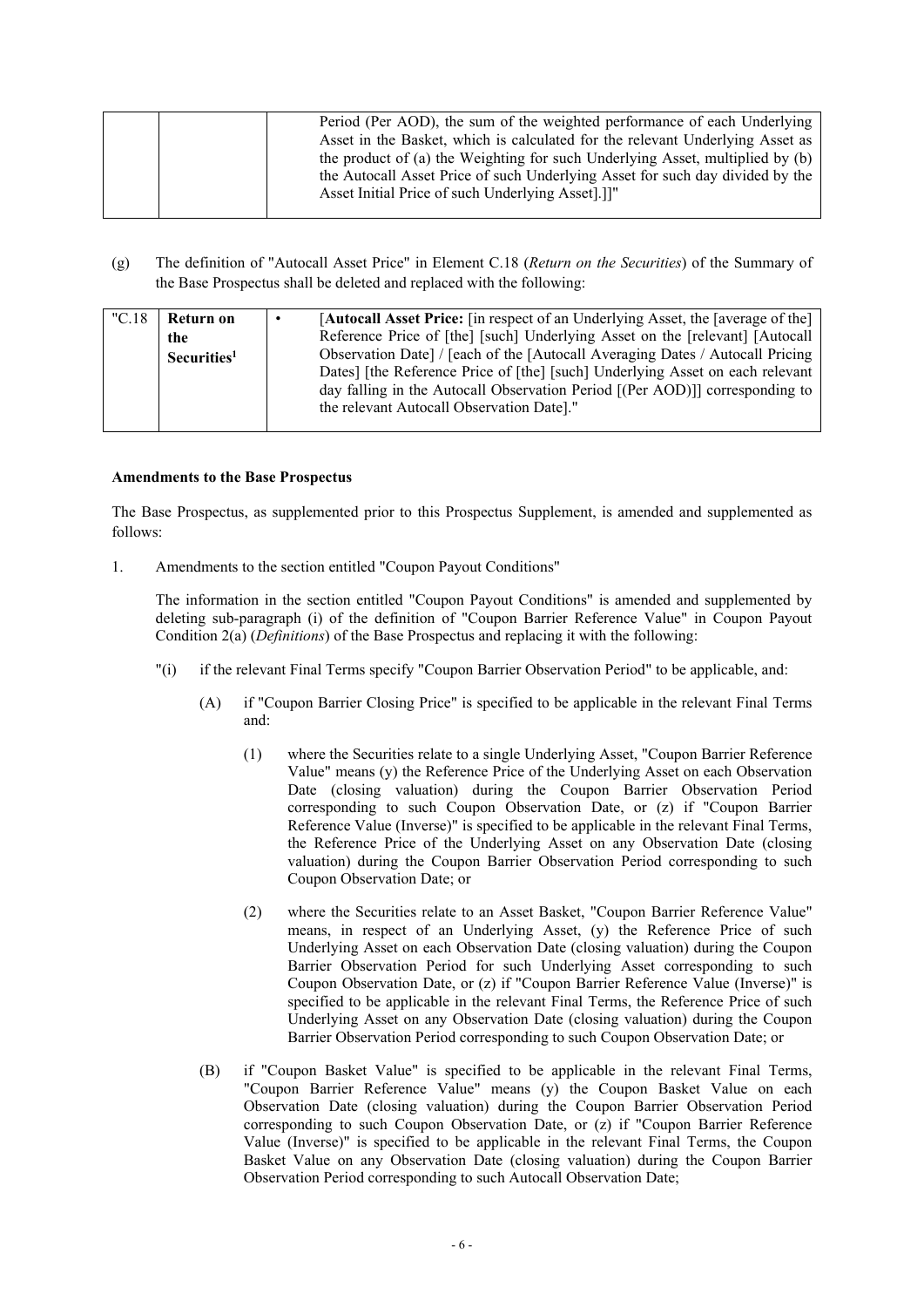Where:

"**Asset Initial Price (i)**" means the Asset Initial Price of each Underlying Asset (i);

"**Coupon Barrier Asset Price (i)(t)**" means, for any relevant day, the Reference Price of each Underlying Asset (i) on such relevant day;

"**Coupon Basket Value**" means, for any relevant day, an amount calculated in accordance with the following formula:

$$
\sum_{i=1}^{n} Weight(i) \times \frac{Coupon \,Barrier \, Asset \, Price (i)(t)}{Asset \, Initial \, Price (i)}
$$

"**n**" means the number of Underlying Assets in the Asset Basket;

"**Underlying Asset (i)**" means each Underlying Asset in the Asset Basket; and

"**Weight (i)**" means the amount specified as the "Weight" or the "Weighting" in respect of an Underlying Asset (i) in the relevant Final Terms; or

- (C) if "Coupon Barrier Intraday Price" is specified to be applicable in the relevant Final Terms and:
	- (1) where the Securities relate to a single Underlying Asset other than a Commodity, "Coupon Barrier Reference Value" means (y) the Asset Intraday Price of the Underlying Asset at all times on each Observation Date (intra-day valuation) during the Coupon Barrier Observation Period corresponding to such Coupon Observation Date, or (z) if "Coupon Barrier Reference Value (Inverse)" is specified to be applicable in the relevant Final Terms, the Asset Intraday Price of the Underlying Asset at any time on any Observation Date (intra-day valuation) during the Coupon Barrier Observation Period corresponding to such Coupon Observation Date; or
	- (2) where the Securities relate to an Asset Basket other than a Commodity Basket, "Coupon Barrier Reference Value" means, in respect of an Underlying Asset, (y) the Asset Intraday Price of such Underlying Asset at all times on each Observation Date (intra-day valuation) during the Coupon Barrier Observation Period for such Underlying Asset corresponding to such Coupon Observation Date, or (z) if "Coupon Barrier Reference Value (Inverse)" is specified to be applicable in the relevant Final Terms, the Asset Intraday Price of such Underlying Asset at any time on any Observation Date (intra-day valuation) during the Coupon Barrier Observation Period for such Underlying Asset corresponding to such Coupon Observation Date; or
	- (3) where the Securities relate to a single Commodity, "Coupon Barrier Reference Value" means (y) the Commodity Price of the Commodity at all times during the Observation Hours on each Observation Date (intra-day valuation) during the Coupon Barrier Observation Period corresponding to such Coupon Observation Date, or (z) if "Coupon Barrier Reference Value (Inverse)" is specified to be applicable in the relevant Final Terms, the Commodity Price of the Commodity at any time during the Observation Hours on any Observation Date (intra-day valuation) during the Coupon Barrier Observation Period corresponding to such Coupon Observation Date; or
	- (4) where the Securities relate to a Commodity Basket, "Coupon Barrier Reference Value" means, in respect of a Commodity, (y) the Commodity Price of such Commodity at all times during the Observation Hours for such Commodity on each Observation Date (intra-day valuation) during the Coupon Barrier Observation Period for such Commodity corresponding to such Coupon Observation Date, or (z) if "Coupon Barrier Reference Value (Inverse)" is specified to be applicable in the relevant Final Terms, the Commodity Price of such Commodity at any time during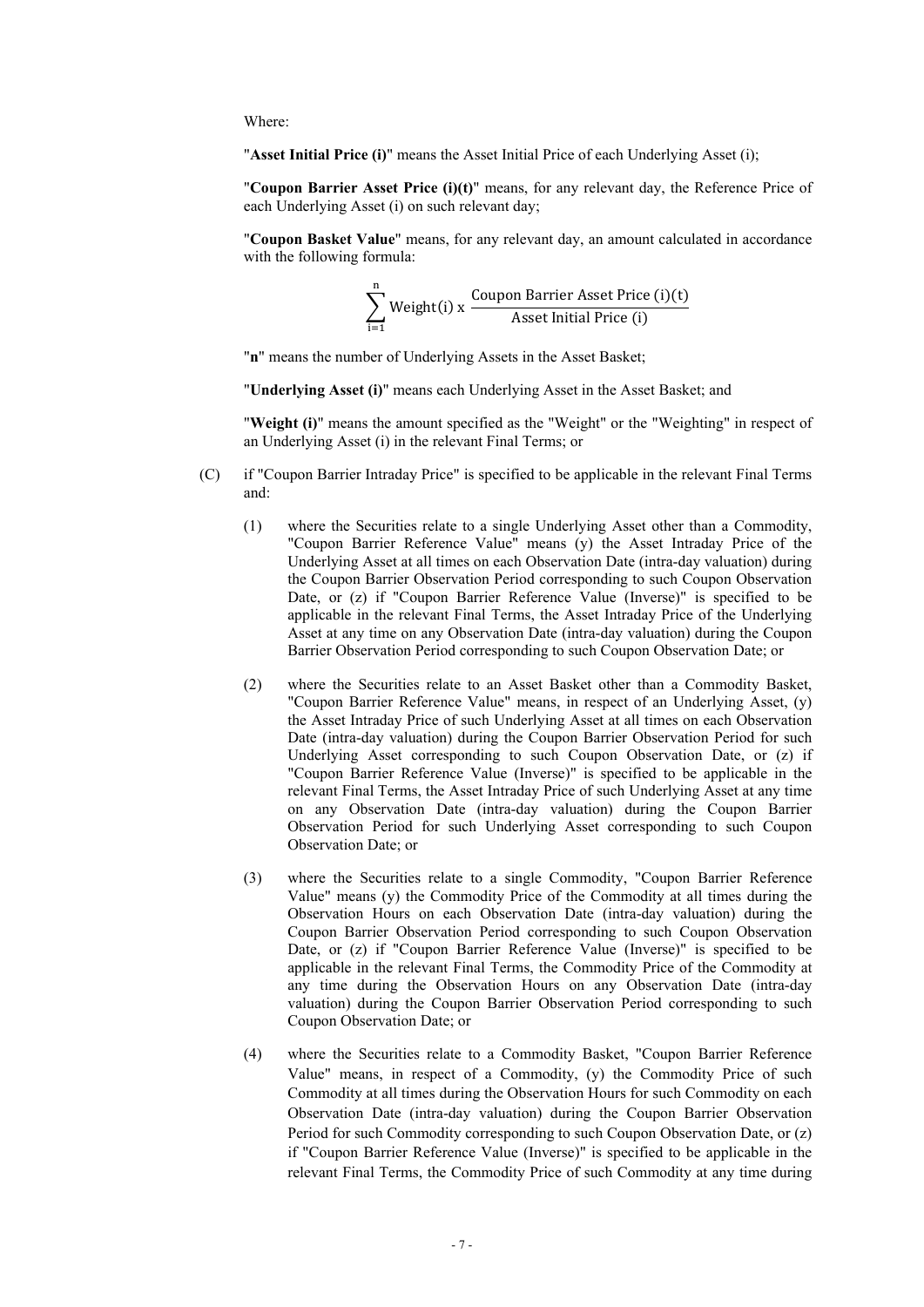the Observation Hours for such Commodity on any Observation Date (intra-day valuation) during the Coupon Barrier Observation Period for such Commodity corresponding to such Coupon Observation Date; or";

2. Amendments to the section entitled "Autocall Payout Conditions"

The information in the section entitled "Autocall Payout Conditions" is amended and supplemented by:

- (a) deleting sub-paragraph (i) of the definition of "Autocall Reference Value" in Autocall Payout Condition 2 of the Base Prospectus and replacing it with the following:
	- "(i) if "Autocall Closing Price" is specified in the relevant Final Terms and:
		- (A) if the relevant Final Terms specify "Autocall Observation Period (Per AOD)" to be applicable, and:
			- (1) where the Securities relate to a single Underlying Asset, "Autocall Reference Value" means (y) the Reference Price of the Underlying Asset on each Observation Date (closing valuation) during the Autocall Observation Period (Per AOD) corresponding to such Autocall Observation Date, or (z) if "Autocall Reference Value (Inverse)" is specified to be applicable to such Autocall Observation Date in the relevant Final Terms, the Reference Price of the Underlying Asset on any Observation Date (closing valuation) during the Autocall Observation Period (Per AOD) corresponding to such Autocall Observation Date; or
			- (2) where the Securities relate to an Asset Basket, "Autocall Reference Value" means, in respect of an Underlying Asset, (y) the Reference Price of such Underlying Asset on each Observation Date (closing valuation) for such Underlying Asset during the Autocall Observation Period (Per AOD) for such Underlying Asset corresponding to such Autocall Observation Date, or (z) if "Autocall Reference Value (Inverse)" is specified to be applicable to such Autocall Observation Date in the relevant Final Terms, the Reference Price of such Underlying Asset on any Observation Date (closing valuation) for such Underlying Asset during the Autocall Observation Period (Per AOD); or
		- (B) if the relevant Final Terms do not specify "Autocall Observation Period (Per AOD)" to be applicable to an Autocall Observation Date, "Autocall Reference Value" means, in respect of an Underlying Asset, the Reference Price for the relevant Autocall Observation Date of the Underlying Asset; or"
- (b) deleting sub-paragraph (iii) of the definition of "Autocall Reference Value" in Autocall Payout Condition 2 of the Base Prospectus and replacing it with the following:
	- "(iii) if "Autocall Basket Value" is specified in the relevant Final Terms, and
		- (A) if the relevant Final Terms specify "Autocall Observation Period (Per AOD)" to be applicable to an Autocall Observation Date, (y) the Basket Reference Price on each Observation Date (closing valuation) during the Autocall Observation Period (Per AOD) corresponding to such Autocall Observation Date, or (z) if "Autocall Reference Value (Inverse)" is specified to be applicable to such Autocall Observation Date in the relevant Final Terms, the Basket Reference Price on any Observation Date (closing valuation) during the Autocall Observation Period (Per AOD) corresponding to such Autocall Observation Date;

Where:

"**Asset Initial Price (i)**" means the Asset Initial Price of each Underlying Asset (i);

"**Autocall Asset Price (i)(t)**" means, in respect of any relevant day, the Autocall Asset Price for such relevant day of each Underlying Asset (i);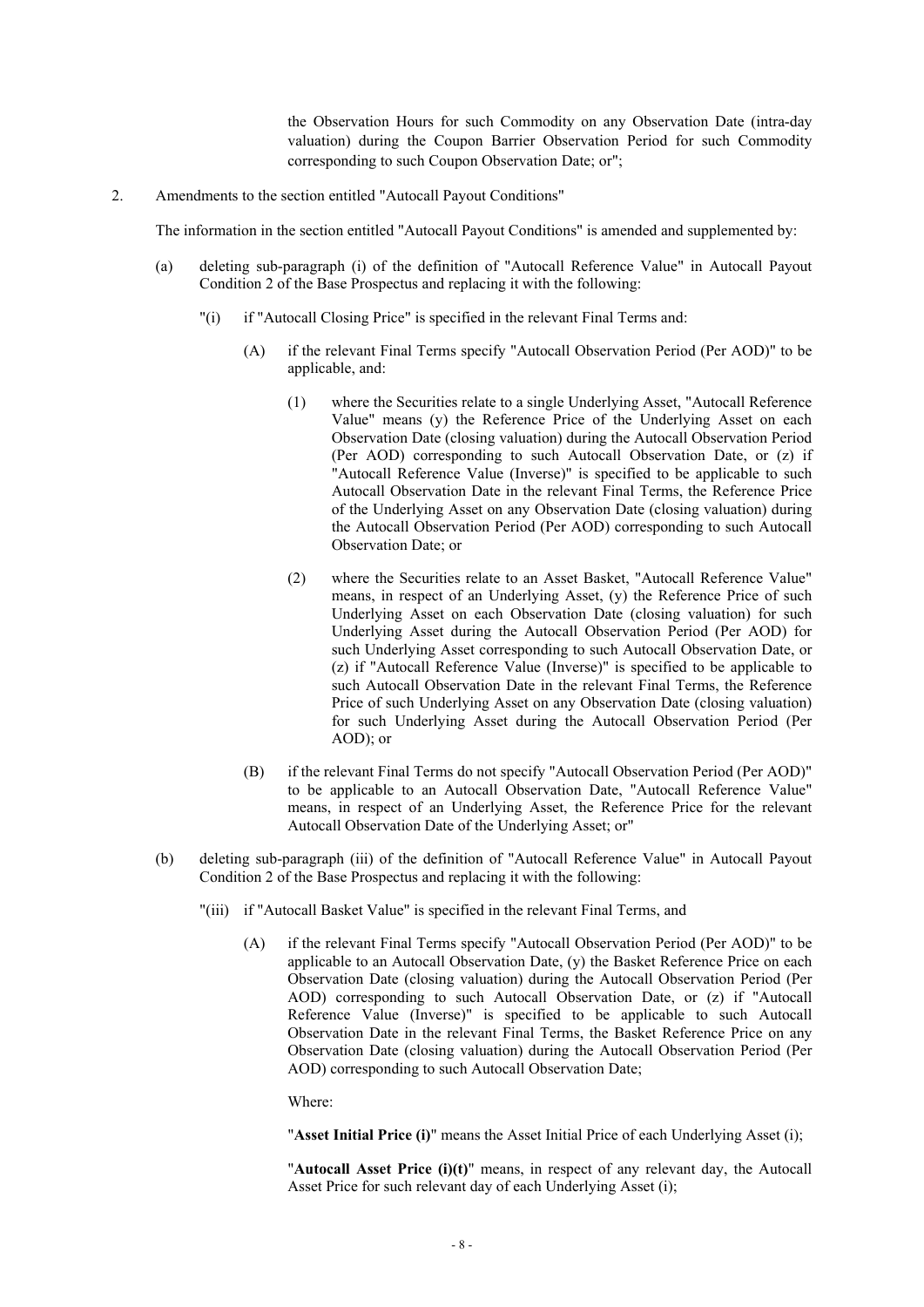"**Basket Reference Price**" means, for any relevant day, an amount calculated in accordance with the following formula:

$$
\sum_{i=1}^{n} Weight(i) \times \frac{Autowired \text{Asset Price (i)(t)}}{\text{Asset Initial Price(i)}}
$$

"**n**" means the number of Underlying Assets in the Asset Basket;

"**Underlying Asset (i)**" means each Underlying Asset in the Asset Basket; and

"**Weight (i)**" means the amount specified as the "Weight" or the "Weighting" in respect of an Underlying Asset (i) in the relevant Final Terms; or

(B) if the relevant Final Terms do not specify "Autocall Observation Period (Per AOD)" to be applicable to an Autocall Observation Date, "Autocall Reference Value" means the sum of the weighted performance for the relevant Autocall Observation Date of each Underlying Asset in the Asset Basket, which is calculated in accordance with the following formula:

$$
\sum_{i=1}^{n} Weight(i) \times \frac{Autowired \text{ Asset Price}(i)}{\text{Asset Initial Price}(i)}
$$

Where:

"**Asset Initial Price (i)**" means the Asset Initial Price of each Underlying Asset (i);

"**Autocall Asset Price (i)**" means the Autocall Asset Price for the relevant Autocall Observation Date of each Underlying Asset (i);

"**n**" means the number of Underlying Assets in the Asset Basket;

"**Underlying Asset (i)**" means each Underlying Asset in the Asset Basket; and

"**Weight (i)**" means the amount specified as the "Weight" or the "Weighting" in respect of an Underlying Asset (i) in the relevant Final Terms; or"

(c) deleting the definition of "Autocall Average Price" in Autocall Payout Condition 2 of the Base Prospectus and replacing it with the following:

""**Autocall Average Price**" means, in respect of an Autocall Observation Date and:

- (i) if the relevant Final Terms specify "Autocall Observation Period (Per AOD)" as not applicable for such Autocall Observation Date, in respect of an Underlying Asset which is:
	- (a) a Share, an Index, a Commodity Index or a Fund, the arithmetic mean of the Reference Price of such Underlying Asset on each of the Autocall Averaging Dates in the Set of Autocall Averaging Dates corresponding to such Autocall Observation Date;
	- (b) a Commodity, the arithmetic mean of the Commodity Reference Price of the Commodity on each of the Autocall Pricing Dates in the Set of Autocall Pricing Dates corresponding to such Autocall Observation Date.

For the purpose of determining the "Autocall Average Price" in respect of an Autocall Observation Date, the adjustments set forth in the applicable Underlying Asset Conditions that are applicable to Averaging Dates shall be deemed to apply only to those Averaging Dates included in the relevant Set of Autocall Averaging Dates for such Autocall Observation Date; or

(ii) if the relevant Final Terms specify "Autocall Observation Period (Per AOD)" as applicable for such Autocall Observation Date, in respect of an Underlying Asset which is: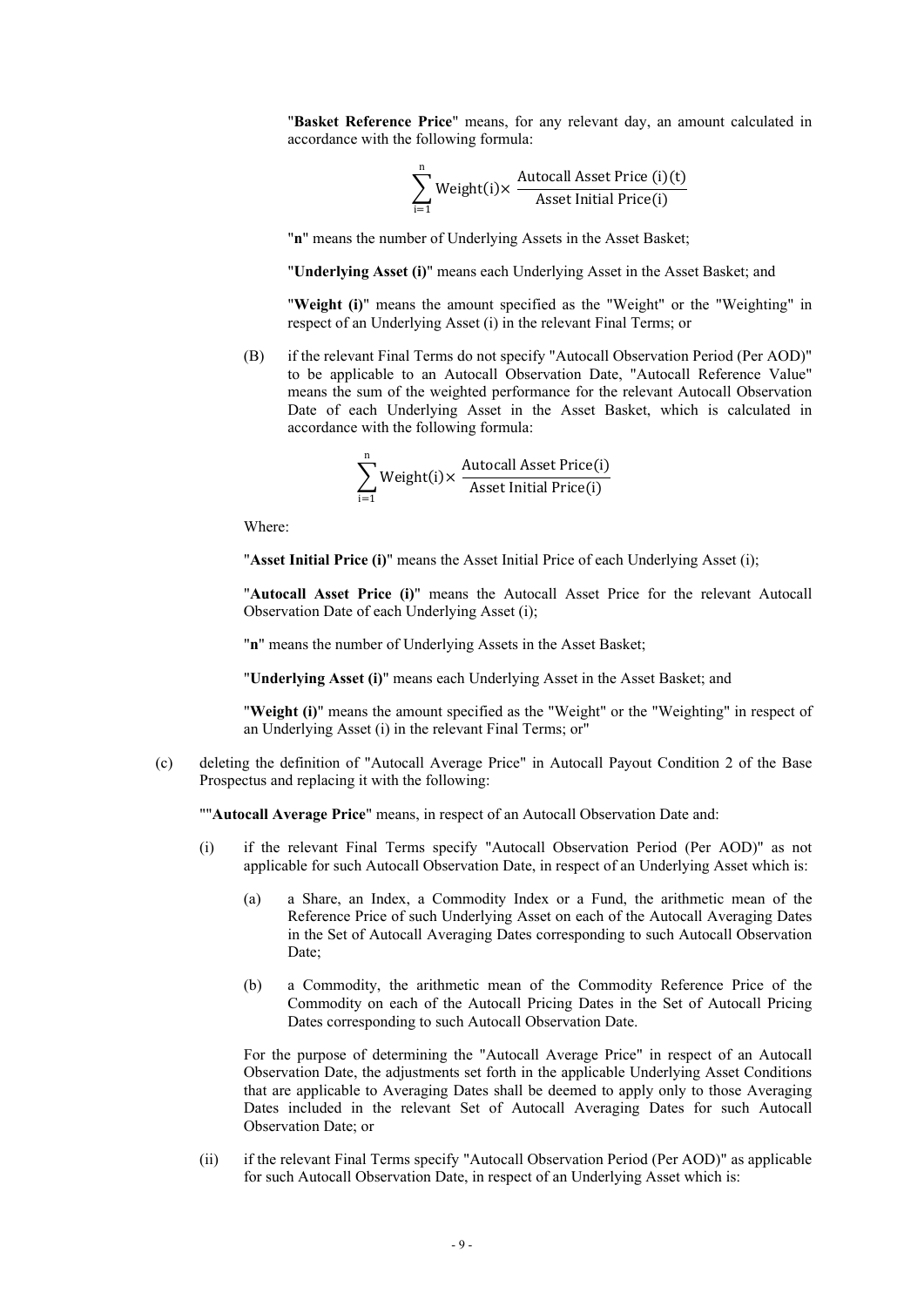- (a) a Share, an Index, a Commodity Index or a Fund, the arithmetic mean of the Reference Price of such Underlying Asset on each Observation Date (closing valuation) during the Autocall Observation Period (Per AOD) corresponding to such Autocall Observation Date;
- (b) a Commodity, the arithmetic mean of the Commodity Reference Price of the Commodity on each Observation Date (closing valuation) during the Autocall Observation Period (Per AOD) corresponding to such Autocall Observation Date."
- (d) deleting the definition of "Autocall Event" in Autocall Payout Condition 2 of the Base Prospectus and replacing it with the following:

""**Autocall Event**" means, in respect of an Autocall Observation Date (and an Autocall Event shall be deemed to occur in respect of such Autocall Observation Date if), where the relevant Final Terms specify, as applicable:

- (i) "Autocall Reference Value greater than or equal to the Autocall Level", the Autocall Reference Value of each Underlying Asset is greater than or equal to its Autocall Level for such Autocall Observation Date, to such Autocall Observation Date or if "Autocall Event (Inverse)" is specified to be applicable to such Autocall Observation Date in the relevant Final Terms, the Autocall Reference Value of any Underlying Asset is greater than or equal to its Autocall Level for such Autocall Observation Date; or
- (ii) "Autocall Reference Value greater than the Autocall Level", the Autocall Reference Value of each Underlying Asset is greater than its Autocall Level for such Autocall Observation Date, or if "Autocall Event (Inverse)" is specified to be applicable to such Autocall Observation Date in the relevant Final Terms, the Autocall Reference Value of any Underlying Asset is greater than its Autocall Level for such Autocall Observation Date; or
- (iii) "Autocall Reference Value less than or equal to the Autocall Level", the Autocall Reference Value of each Underlying Asset is less than or equal to its Autocall Level for such Autocall Observation Date or if "Autocall Event (Inverse)" is specified to be applicable to such Autocall Observation Date in the relevant Final Terms, the Autocall Reference Value of any Underlying Asset is less than or equal to its Autocall Level for such Autocall Observation Date; or
- (iv) "Autocall Reference Value less than the Autocall Level", the Autocall Reference Value of each Underlying Asset is less than its Autocall Level for such Autocall Observation Date or if "Autocall Event (Inverse)" is specified to be applicable to such Autocall Observation Date in the relevant Final Terms, the Autocall Reference Value of any Underlying Asset is less than its Autocall Level for such Autocall Observation Date; or
- (v) "Best-of Autocall Reference Value greater than or equal to its Autocall Level", the Autocall Reference Value of the Autocall Best Performing Asset for such Autocall Observation Date is greater than or equal to its Autocall Level for such Autocall Observation Date; or
- (vi) "Best-of Autocall Reference Value greater than its Autocall Level", the Autocall Reference Value of the Autocall Best Performing Asset for such Autocall Observation Date is greater than its Autocall Level for such Autocall Observation Date; or
- (vii) "Best-of Autocall Reference Value less than or equal to its Autocall Level", the Autocall Reference Value of the Autocall Best Performing Asset for such Autocall Observation Date is less than or equal to its Autocall Level for such Autocall Observation Date; or
- (viii) "Best-of Autocall Reference Value less than its Autocall Level", the Autocall Reference Value of the Autocall Best Performing Asset for such Autocall Observation Date is less than its Autocall Level for such Autocall Observation Date; or
- (ix) "Worst-of Autocall Reference Value less than or equal to its Autocall Level", the Autocall Reference Value of the Autocall Worst Performing Asset for such Autocall Observation Date is less than or equal to its Autocall Level for such Autocall Observation Date; or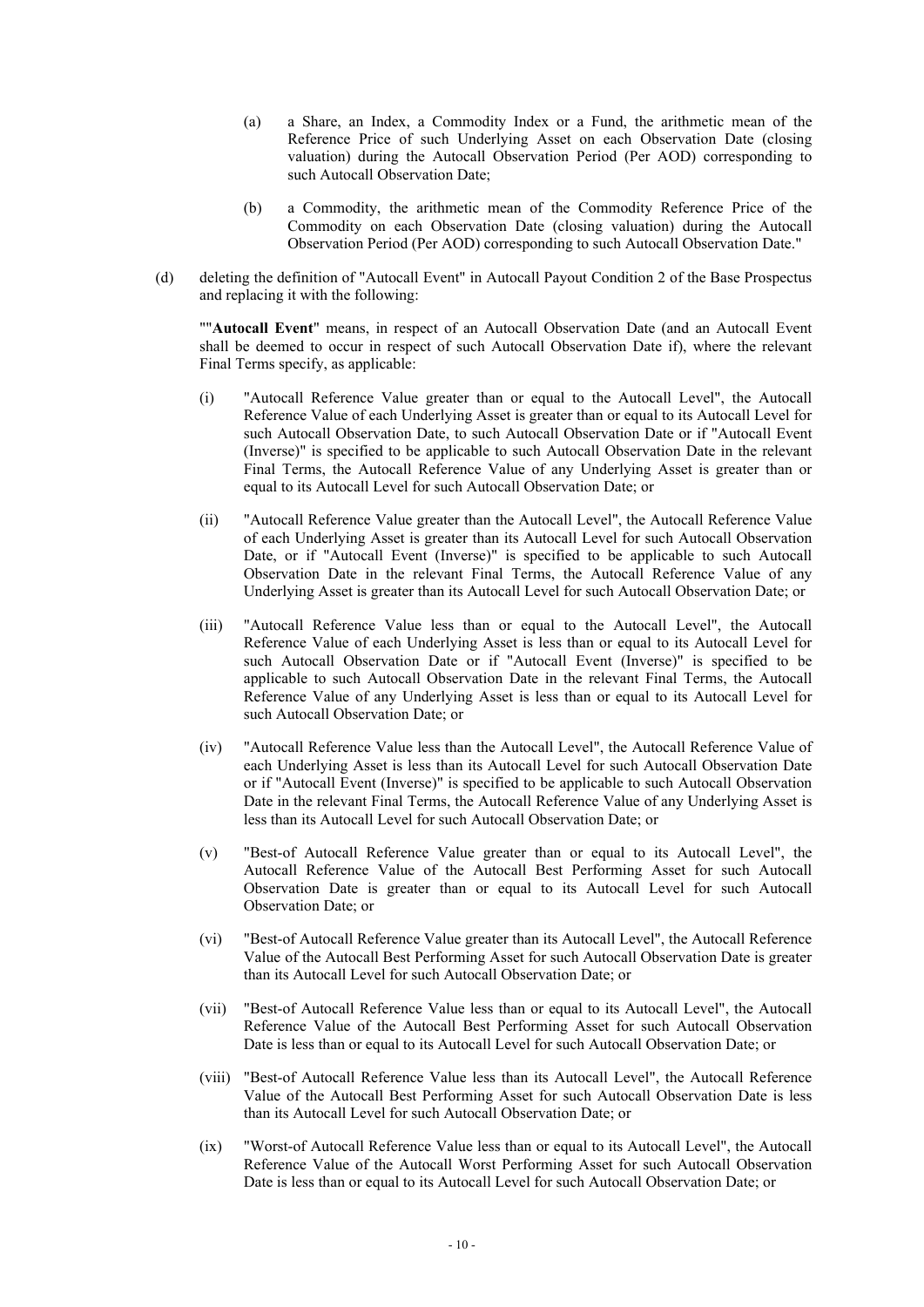- (x) "Worst-of Autocall Reference Value less than its Autocall Level", the Autocall Reference Value of the Autocall Worst Performing Asset for such Autocall Observation Date is less than its Autocall Level for such Autocall Observation Date; or
- (xi) "Worst-of Autocall Reference Value greater than or equal to its Autocall Level", the Autocall Reference Value of the Autocall Worst Performing Asset for such Autocall Observation Date is greater than or equal to its Autocall Level for such Autocall Observation Date; or
- (xii) "Worst-of Autocall Reference Value greater than its Autocall Level", the Autocall Reference Value of the Autocall Worst Performing Asset for such Autocall Observation Date is greater than its Autocall Level for such Autocall Observation Date; or
- (xiii) "Targeted Accrual Autocall", the sum of the Coupon Amounts payable in respect of one Security on the Coupon Payment Dates corresponding to the Coupon Observation Dates falling on or prior to such Autocall Observation Date is greater than or equal to the TARN Amount.

In respect of a Security which is (i) an Instrument, an Autocall Event shall be construed as an Automatic Early Exercise Event, or (ii) a Note, an Autocall Event shall be construed as an Automatic Early Redemption Event."

(e) adding the following definitions to Autocall Payout Condition 2 of the Base Prospectus:

""**Autocall Observation Period (Per AOD)**" if specified to be applicable, means, in respect of an Underlying Asset and an Autocall Observation Date:

- (i) if the relevant Final Terms specify the consequence of "Extension", each period commencing on the Autocall Observation Period Start Date (Per AOD) in respect of such Underlying Asset corresponding to such Autocall Observation Date, following adjustment of such date pursuant to the relevant Underlying Asset Conditions applicable to the Underlying Asset (and including or excluding such Autocall Observation Period Start Date (Per AOD), as specified in the relevant Final Terms) and ending on the Autocall Observation Period End Date (Per AOD) for such Underlying Asset corresponding to such Autocall Observation Date, following adjustment of such date pursuant to the relevant Underlying Asset Conditions applicable to the Underlying Asset (and including or excluding such Autocall Observation Date Period End Date (Per AOD), as specified in the relevant Final Terms); or
- (ii) if the relevant Final Terms specify the consequence of "No Extension", each period commencing on the Autocall Observation Period Start Date (Per AOD) in respect of such Underlying Asset corresponding to such Autocall Observation Date, prior to any adjustment of such date pursuant to the relevant Underlying Asset Conditions applicable to the Underlying Asset (and including or excluding such Autocall Observation Period Start Date (Per AOD) for such Underlying Asset, as specified in the relevant Final Terms) and ending on the Autocall Observation Period End Date (Per AOD) for such Underlying Asset corresponding to such Autocall Observation Date, prior to any adjustment of such date pursuant to the relevant Underlying Asset Conditions applicable to the Underlying Asset (and including or excluding such (and including or excluding such Autocall Observation Date Period End Date (Per AOD), as specified in the relevant Final Terms),

and in each case, where the Securities relate to an Asset Basket, there shall be a separate Autocall Observation Period (Per AOD) in respect of each Underlying Asset in the Asset Basket for such Autocall Observation Date."

""**Autocall Observation Period End Date (Per AOD)**" means, in respect of an Underlying Asset, an Autocall Observation Date and the Autocall Observation Period (Per AOD) corresponding to such Autocall Observation Date, the date specified as such in the relevant Final Terms, which shall be the last day of such Autocall Observation Period (Per AOD) in respect of such Underlying Asset corresponding to such Autocall Observation Date, and shall be included or excluded from such Autocall Observation Period (Per AOD), as specified in the relevant Final Terms."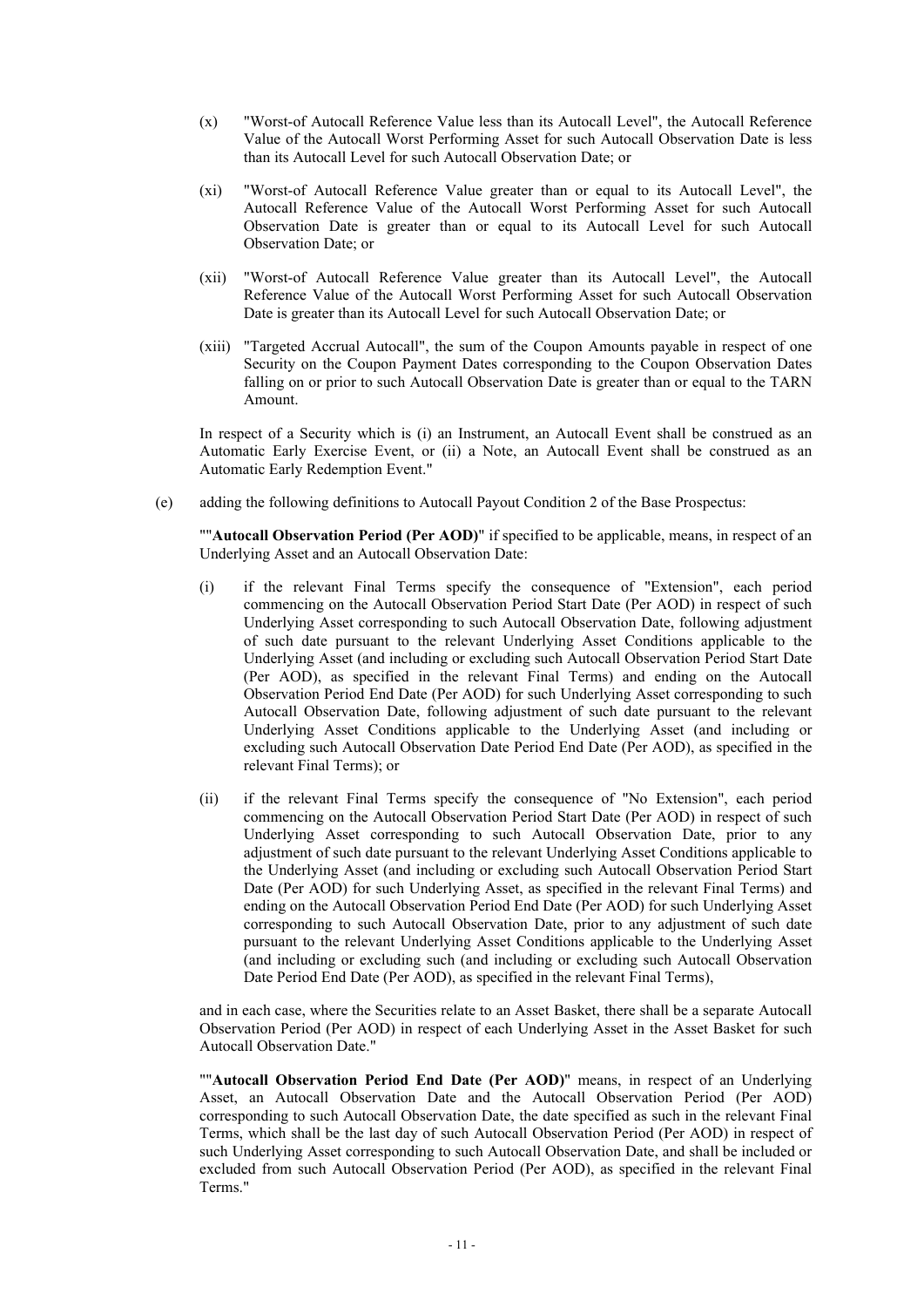""**Autocall Observation Period Start Date (Per AOD)**" means, in respect of an Underlying Asset, an Autocall Observation Date and the Autocall Observation Period (Per AOD) corresponding to such Autocall Observation Date, the date specified as such in the relevant Final Terms, which shall be the first day of such Autocall Observation Period (Per AOD) in respect of such Underlying Asset corresponding to such Autocall Observation Date, and shall be included or excluded from such Autocall Observation Period (Per AOD), as specified in the relevant Final Terms."

- 3. Amendments to the section entitled "Form of Final Terms (Instruments)"
	- (a) deleting paragraph 29(iv) (*Coupon Barrier Reference Value*) of the Contractual Terms of the Base Prospectus in its entirety and replacing it with the following:
		- "(iv) Coupon Barrier Reference Value: [Coupon Barrier Closing Price] [Coupon Barrier Basket Value] [Coupon Barrier Asset Performance] [Coupon Barrier Intraday Price] [Coupon Basket Value] [In respect of a Coupon Observation Date, the Coupon Barrier Reference Value applicable to such Coupon Observation Date is set forth in the Contingent Coupon Table in the column "Coupon Barrier Reference Value" in the row corresponding to such Coupon Observation Date]. (*If Coupon Barrier Basket Value or Coupon Basket Value is not specified, delete the remaining sub-paragraph of this paragraph (iv)*) [Coupon Barrier Reference Value (Inverse) is applicable [to all Coupon Observation Dates] [to the following Coupon Observation Dates: [*specify*].] [Coupon Barrier Reference Value (Inverse) is applicable in respect of each Coupon Observation Date as set forth in the Contingent Coupon Table in the column "Coupon Barrier Reference Value" in the row corresponding to

− Weight (i): [In respect of each Underlying Asset, [] (*specify amount*) [as set forth in the Underlying Asset Table in the column entitled "Weighting" in the row corresponding to such Underlying Asset]."

such Coupon Observation Date.]

(b) deleting the Contingent Coupon Table of the Contractual Terms of the Base Prospectus in its entirety and replacing it with the following:

"[*Delete table or columns if not required*]

| [Coupon]<br>Observatio<br>n Datel | Coupon<br>Payment<br><b>Datel</b> | [Coupon<br>Payment<br>Event | [Coupon<br><b>Barrier</b><br>Reference<br>Valuel | [Coupo]<br>n<br>Observ<br>ation<br>Period<br><b>Start</b><br><b>Datel</b> | [Coupon]<br><b>Observati</b><br>on Period<br><b>End Datel</b> | [Coupon]<br><b>Barrier</b><br>Level] | [Coupon]<br><b>Barrier</b><br>Level [1] | [Coupon]<br><b>Barrier</b><br>Level [2]                 | [Coupon]<br><b>Valuel</b><br>[Multi-<br>Coupon<br>Value 11<br>[Coupon]<br>Value<br><b>Multiplier</b> | [Multi-<br>Coupo<br>n Value<br>21 | [Multi-<br>Coupon<br>Value<br><b>Barrier</b><br><b>Level</b> | [Adjusted as a<br>Coupon<br><b>Payment Datel</b> |
|-----------------------------------|-----------------------------------|-----------------------------|--------------------------------------------------|---------------------------------------------------------------------------|---------------------------------------------------------------|--------------------------------------|-----------------------------------------|---------------------------------------------------------|------------------------------------------------------------------------------------------------------|-----------------------------------|--------------------------------------------------------------|--------------------------------------------------|
| [The                              | (Specify                          | [Coupon Barrier]            | [Coupon]                                         | The                                                                       | The                                                           | In respect                           |                                         | $\left  \right $ In respect $\left  \right $ In respect | $\lceil \bullet \rceil$ (repeat                                                                      | rо                                | In respect                                                   | [Applicable]                                     |
| <b>Valuation</b>                  | applicable                        | Reference Value             | Barrier                                          | <b>[Valuati</b>                                                           | <b>[Valuation</b>                                             | of $\lceil \bullet \rceil$ .         | of $\lceil \bullet \rceil$ ,            | of $\lceil \bullet \rceil$ ,                            |                                                                                                      | (repeat                           | of $\lceil \bullet \rceil$ .                                 | <b>Not</b>                                       |

#### **Contingent Coupon Table**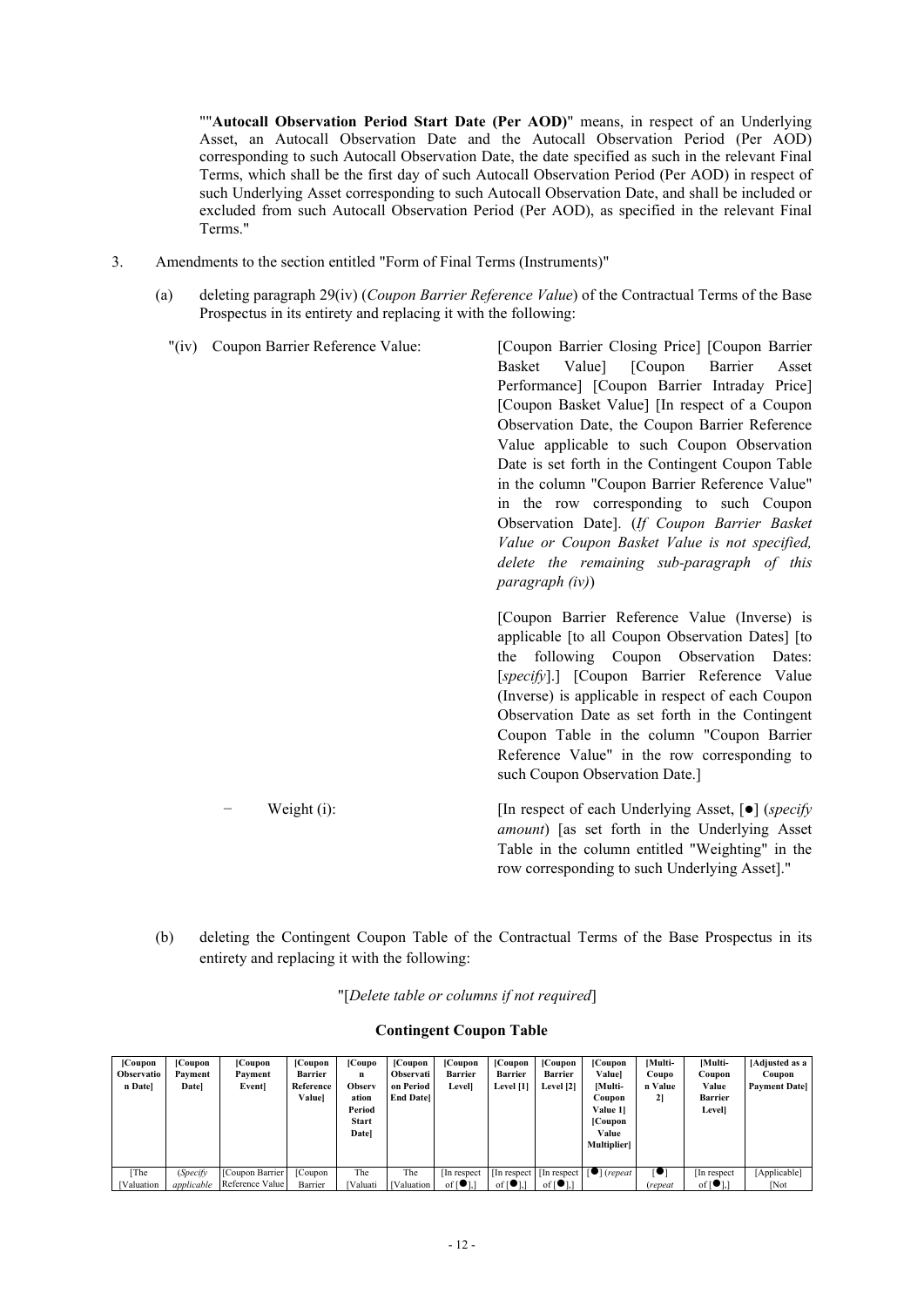| Date /                          | date) [The | [greater than]               | Closing      | on Date         | Date /              | [Specify         | [Specify                   | [Specify                  | as required) | as             | [Specify                  | Applicable]" |
|---------------------------------|------------|------------------------------|--------------|-----------------|---------------------|------------------|----------------------------|---------------------------|--------------|----------------|---------------------------|--------------|
| Pricing                         | Maturity   | [less than] [or              | Price]       | / Pricing       | Pricing             | amount] [or]     | amount]                    | amount]                   |              | require        | amount]                   |              |
| Date]                           | Datel      | equal to] the                | [Coupon]     | Date]           | Date]               | $[[\bullet]$ per | $[\text{or}]$ $[[\bullet]$ | $[\text{or}]\,[[\bullet]$ |              | $\mathfrak{d}$ | $[\text{or}]\,[[\bullet]$ |              |
| scheduled to                    | (repeat as | Coupon Barrier               | Barrier      | schedule        | scheduled           | cent. of the     |                            | per cent. of per cent. of |              |                | per cent. of              |              |
| fall on $\lceil \bullet \rceil$ | required)  | Level] [Coupon               | Basket       | d to fall       | to fall on] [       | Asset Initial    | the Asset                  | the Asset                 |              |                | the Asset                 |              |
| (Specify                        |            | Barrier<br>Reference Value   | Value]       | on] $[\bullet]$ | $\bullet$ ] (repeat | Price]           | Initial                    | Initial                   |              |                | Initial                   |              |
| applicable                      |            | less than [or                | [Coupon      | (repeat         | as                  | (repeat as       | Price                      | Price]                    |              |                | Price]                    |              |
| date) (repeat                   |            | equal to                     | Barrier      | as              | required)           | required)        | (repeat as                 | (repeat as                |              |                | (repeat as                |              |
| as required)                    |            | Coupon Barrier               | Asset        | required        |                     |                  | required)                  | required)                 |              |                | required)                 |              |
|                                 |            | Level 1 and                  | Performanc   |                 |                     |                  |                            |                           |              |                |                           |              |
|                                 |            | greater than [or             | e] [Coupon   |                 |                     |                  |                            |                           |              |                |                           |              |
|                                 |            | equal to]                    | Barrier      |                 |                     |                  |                            |                           |              |                |                           |              |
|                                 |            | Coupon Barrier               | Intraday     |                 |                     |                  |                            |                           |              |                |                           |              |
|                                 |            | Level 2] is                  | Price] is    |                 |                     |                  |                            |                           |              |                |                           |              |
|                                 |            | applicable.                  | applicable.  |                 |                     |                  |                            |                           |              |                |                           |              |
|                                 |            |                              | (repeat as   |                 |                     |                  |                            |                           |              |                |                           |              |
|                                 |            | [Coupon]                     | required)    |                 |                     |                  |                            |                           |              |                |                           |              |
|                                 |            | Payment Event                |              |                 |                     |                  |                            |                           |              |                |                           |              |
|                                 |            | (Inverse) is<br>applicable.] | [Coupon      |                 |                     |                  |                            |                           |              |                |                           |              |
|                                 |            |                              | Barrier      |                 |                     |                  |                            |                           |              |                |                           |              |
|                                 |            |                              | Reference    |                 |                     |                  |                            |                           |              |                |                           |              |
|                                 |            | (repeat as                   | Value        |                 |                     |                  |                            |                           |              |                |                           |              |
|                                 |            | required)                    | (Inverse) is |                 |                     |                  |                            |                           |              |                |                           |              |
|                                 |            |                              | applicable]  |                 |                     |                  |                            |                           |              |                |                           |              |
|                                 |            |                              |              |                 |                     |                  |                            |                           |              |                |                           |              |

(c) deleting paragraph 34(i) (*Autocall Event*) of the Contractual Terms of the Base Prospectus in its entirety and replacing it with the following:

"(i) Autocall Event: Applicable, [for the purposes of the definition of "Autocall Event" in the Autocall Payout Conditions, [Best-of] [Worst-of] [Autocall Reference Valuel [less than] [greater than] [or equal to] [[the] [its] Autocall Level] [Targeted Accrual Autocall] is applicable in respect of each Autocall Observation Date] [in respect of an Autocall Observation Date, the Autocall Event applicable to such Autocall Observation Date is set forth in the Autocall Table in the column "Autocall Event" in the row corresponding to such Autocall Observation Date].

> [Autocall Event (Inverse) is applicable [to all Autocall Observation Dates] [to the following Autocall Observation Dates: [*specify*].] [Autocall Event (Inverse) is applicable in respect of each Autocall Observation Date as set forth in the Autocall Table in the column "Autocall Event" in the row corresponding to such Autocall Observation Date".]

- − No Coupon Amount payable [Applicable] [Not Applicable]." following Autocall Event:
- (d) deleting paragraph 34(iii) (*Autocall Reference Value*) of the Contractual Terms of the Base Prospectus in its entirety and replacing it with the following:

"(iii) Autocall Reference Value: [Autocall Closing Price] [Autocall Average Price] [Autocall Basket Value] [Autocall Asset Performance] [In respect of an Autocall Observation Date, the Autocall Reference Value applicable to such Autocall Observation Date is set forth in the Autocall Table in the column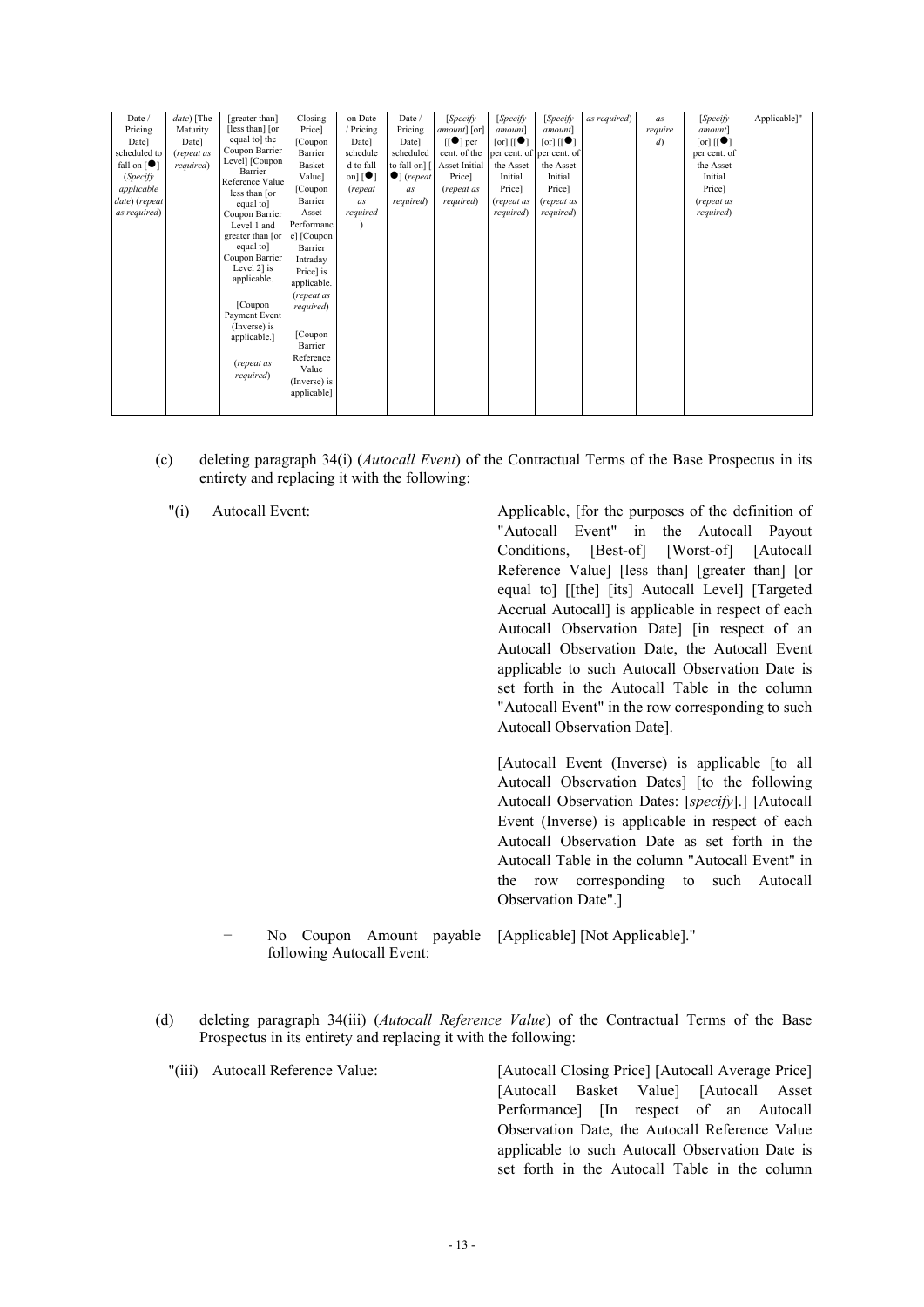|     |                              | "Autocall Reference Value" in the<br>row<br>corresponding to such Autocall Observation<br>Date]. (If Autocall Basket Value is not specified or<br>the definition of Autocall Reference Value does<br>not require the determination of the Autocall<br>Asset Performance, delete the remaining sub-<br>paragraphs of this sub-paragraph)                                                                               |
|-----|------------------------------|-----------------------------------------------------------------------------------------------------------------------------------------------------------------------------------------------------------------------------------------------------------------------------------------------------------------------------------------------------------------------------------------------------------------------|
|     |                              | [Autocall Reference Value (Inverse) is applicable<br>[to all Autocall Observation Dates] [to the<br>following Autocall Observation Dates: [specify].]<br>[Autocall Reference Value (Inverse) is applicable<br>in respect of each Autocall Observation Date as<br>set forth in the Autocall Table in the column<br>"Autocall Reference Value" in<br>the<br>row<br>corresponding to such Autocall Observation<br>Date.] |
| (a) | <b>Autocall Asset Price:</b> | [Autocall Closing Price] [Autocall Average Price]<br>[Not Applicable].                                                                                                                                                                                                                                                                                                                                                |
| (b) | Weight:                      | [In respect of [each/the] Underlying Asset, [●]<br>(specify amount)] [In respect of $[\bullet]$ , $[\bullet]$ (specify<br><i>amount</i> )] [as set forth in the Underlying Asset<br>Table in the column entitled "Weighting" in the<br>row corresponding to such Underlying Asset]                                                                                                                                    |

(e) adding the following sub-paragraph (x) to paragraph 34 (*Autocall Payout Conditions*) of the Contractual Terms of the Base Prospectus:

[Not Applicable]."

| (x) |                   | Autocall Observation Period (Per AOD):                                                     | [Applicable] [Not Applicable]. (If Not Applicable,<br>delete the remaining sub-paragraphs of this<br><i>paragraph</i> )                                                                                                                                                                                                                                                                                                                                                                                                         |  |  |  |  |
|-----|-------------------|--------------------------------------------------------------------------------------------|---------------------------------------------------------------------------------------------------------------------------------------------------------------------------------------------------------------------------------------------------------------------------------------------------------------------------------------------------------------------------------------------------------------------------------------------------------------------------------------------------------------------------------|--|--|--|--|
|     | (a)               | Extension:                                                                                 | [Applicable] [Not Applicable].                                                                                                                                                                                                                                                                                                                                                                                                                                                                                                  |  |  |  |  |
|     | (b)               | No Extension:                                                                              | [Applicable] [Not Applicable].                                                                                                                                                                                                                                                                                                                                                                                                                                                                                                  |  |  |  |  |
|     | (c)               | Observation<br>Date<br>(closing)<br>valuation):                                            | [Applicable] [Not Applicable].                                                                                                                                                                                                                                                                                                                                                                                                                                                                                                  |  |  |  |  |
|     | $\qquad \qquad -$ | Date/Pricing<br>Date<br>Reference<br>deemed to be Observation Date<br>(closing valuation): | [Applicable] [Not Applicable].                                                                                                                                                                                                                                                                                                                                                                                                                                                                                                  |  |  |  |  |
|     | (d)               | <b>Autocall Observation Period Start</b><br>Date (Per AOD):                                | In respect of [each] [the] Underlying Asset, [an]<br>[the] Autocall Observation Date and the Autocall<br>Observation Period (Per AOD) corresponding to<br>such Autocall Observation Date, [ $\bullet$ ] [the Initial<br>Reference Date] [for such Underlying Asset] [the<br>Autocall Observation Date immediately preceding<br>such Autocall Observation Date] [or, if there is no<br>immediately preceding Autocall Observation<br>Date, the Initial Reference Date] [for such<br>Underlying Asset] [the date specified in the |  |  |  |  |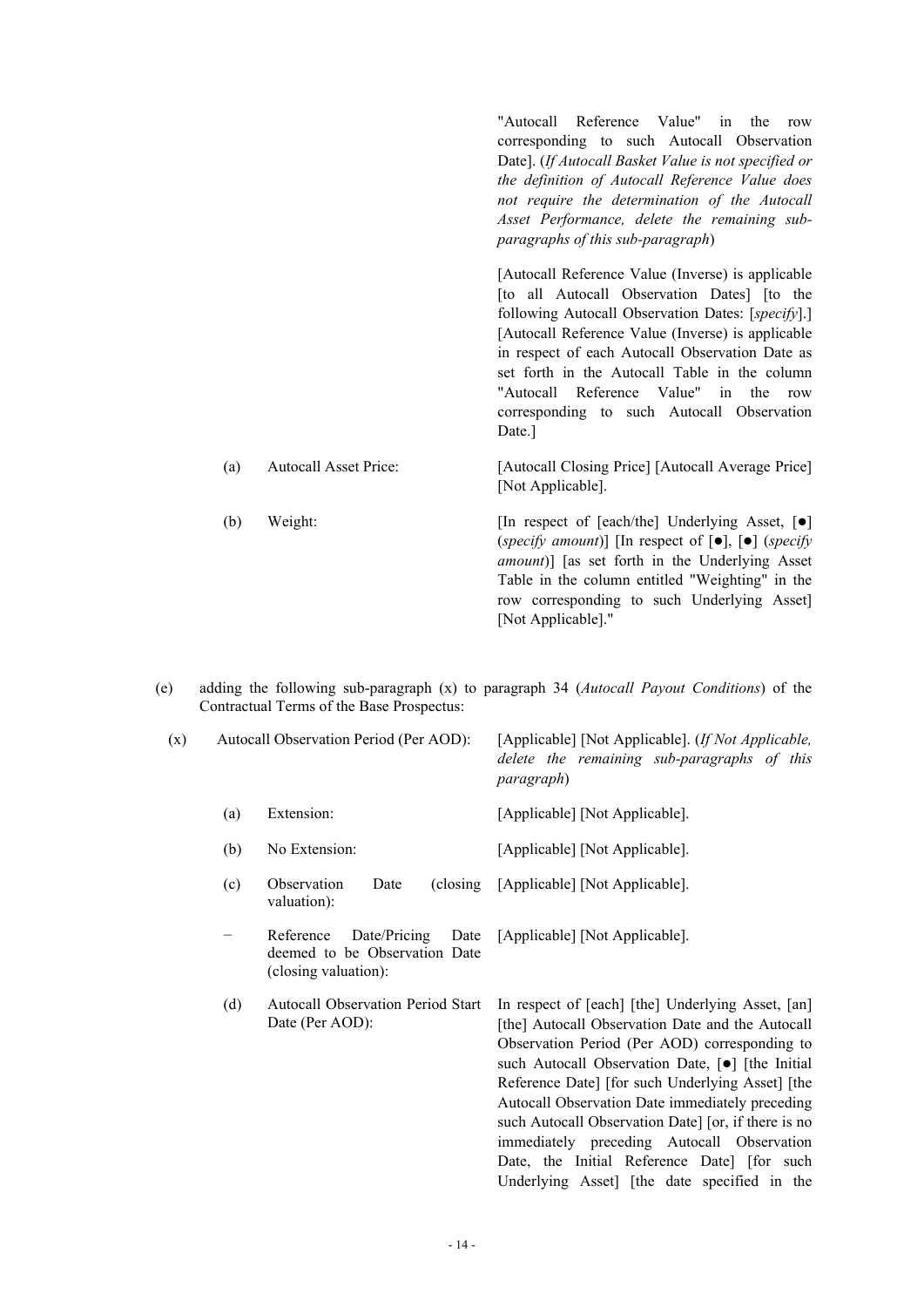| Autocall Table below in the column entitled         |
|-----------------------------------------------------|
| "Autocall Observation Period Start Date (Per        |
| AOD)" in the row corresponding to such Autocall     |
| Observation Date (and such date shall be            |
| [included in] [excluded from] such Autocall         |
| Observation Period (Per AOD))].                     |
| In respect of [each] [the] Underlying Asset, [an]   |
| [the] Autocall Observation Date and the Autocall    |
| Observation Period (Per AOD) corresponding to       |
| such Autocall Observation Date, [ $\bullet$ ] [such |
| Autocall Observation Date] [for such Underlying     |
| Asset] [the date specified in the Autocall Table    |
| in the column entitled "Autocall<br>below           |
| Observation Period End Date (Per AOD)" in the       |
| row corresponding to such Autocall Observation      |
| Date [and such date shall be [included in]          |
| Autocall Observation Period End<br>Date (Per AOD):  |

(Per AOD))]."

[excluded from] such Autocall Observation Period

(f) deleting the Autocall Table in the Contractual Terms of the Base Prospectus in its entirety and replacing it with the following:

"[*Delete table or columns if not required*]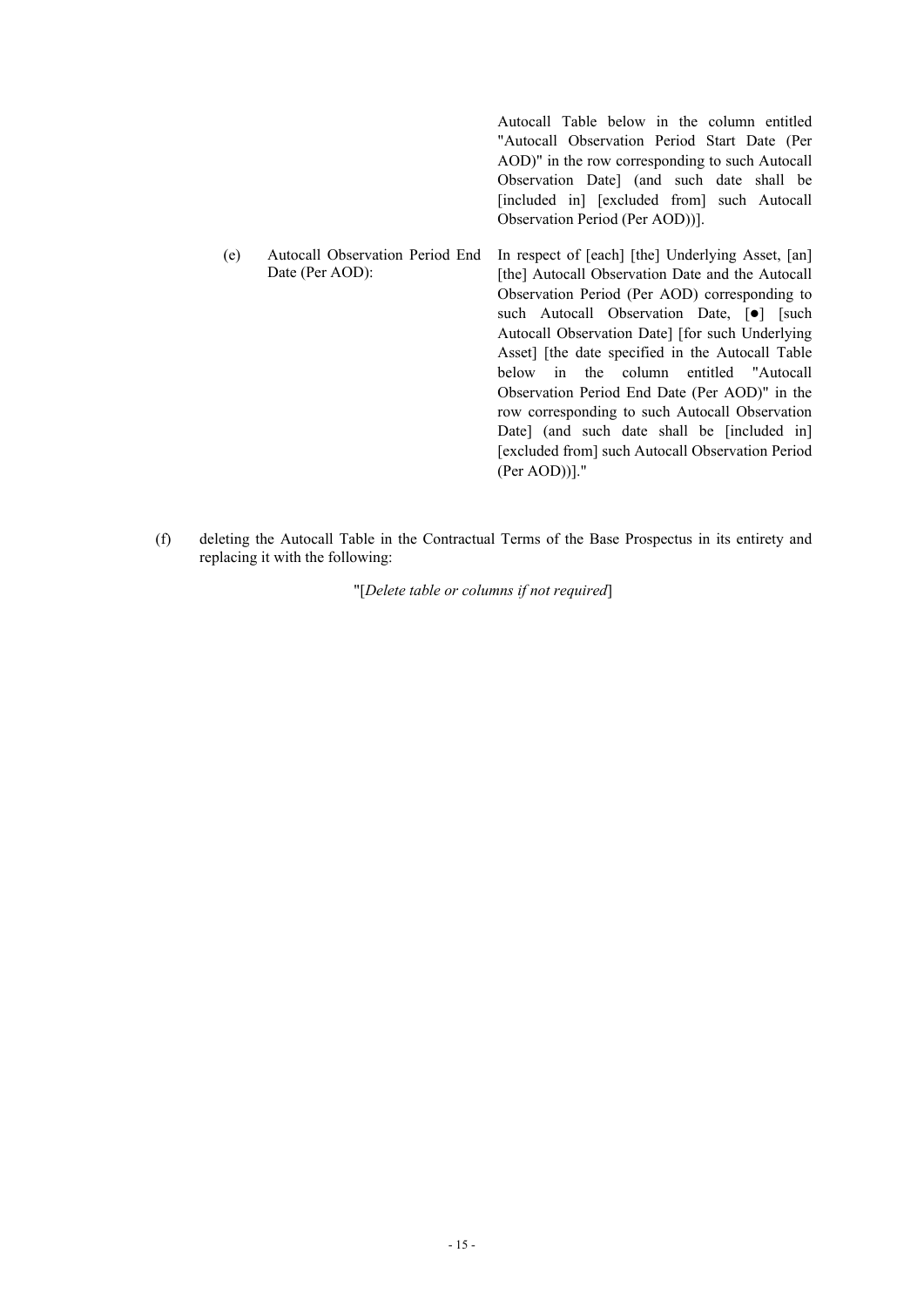| <b>AUTOCALL TABLE</b> |  |
|-----------------------|--|
|-----------------------|--|

| [Autocall<br><b>Observation</b><br>Datel                                                                                                                                               | [Underly<br>ing<br><b>Asset</b> ]                                  | [Auto<br>call<br>Obse<br>rvati<br>on<br>Perio<br>d<br><b>Start</b><br>Date<br>$[$ (Per<br><b>AOD</b><br>$)$ ]                                                                                       | [Autoca<br>$\mathbf{I}$<br><b>Observ</b><br>ation<br><b>Period</b><br>End<br>Date<br>$[$ (Per<br>$AOD$ ]]                             | [Specified<br>Number of<br>[Scheduled<br>Trading<br>Days/Schedule<br>d Commodity<br><b>Business Days</b> | [Automatic<br>Early<br><b>Exercise</b><br><b>Date</b>     | [Autocall<br>Event                                                                                                                                                                                                                                                                       | [Autocall<br>Reference<br><b>Value</b>                                                                                                                                                                                                                                    | [Autocall<br><b>Level</b><br>[TARN<br>Amount]                                                                                                                                                                          | [Autocall<br>Event<br>Amount]                    |
|----------------------------------------------------------------------------------------------------------------------------------------------------------------------------------------|--------------------------------------------------------------------|-----------------------------------------------------------------------------------------------------------------------------------------------------------------------------------------------------|---------------------------------------------------------------------------------------------------------------------------------------|----------------------------------------------------------------------------------------------------------|-----------------------------------------------------------|------------------------------------------------------------------------------------------------------------------------------------------------------------------------------------------------------------------------------------------------------------------------------------------|---------------------------------------------------------------------------------------------------------------------------------------------------------------------------------------------------------------------------------------------------------------------------|------------------------------------------------------------------------------------------------------------------------------------------------------------------------------------------------------------------------|--------------------------------------------------|
| [The<br>[Valuation<br>Date / Pricing<br>Date]/<br>[Averaging]<br>Date]<br>scheduled to<br>fall on] $\lceil \bullet \rceil$<br>[Specify]<br>applicable<br>date] (repeat<br>as required) | $\lceil \bullet \rceil$<br>(repeat<br>as<br>necessar<br><b>y</b> ) | The<br>[Initia<br>$\mathbf{I}$<br>Refer<br>ence<br>Date]<br>[Valu<br>ation<br>Date /<br>Pricin<br>g<br>Date]<br>sched<br>uled<br>to fall<br>$on$ ] [<br>$\bullet$<br>(repe<br>at as<br>requir<br>ed | The<br>[Valuati<br>on Date<br>/ Pricing<br>Date]<br>schedule<br>d to fall<br>on] $\lceil \bullet \rceil$<br>(repeat<br>as<br>required | $\boxed{\bullet}$ [Scheduled]<br>Trading Days]<br>[Scheduled<br>Commodity<br><b>Business Days</b> ]      | [Specify]<br>applicable<br>dates] (repeat<br>as required) | [Best-of]<br>[Worst-of]<br>[Autocall]<br>Reference<br>Value] [less<br>than] [greater<br>than] [or equal<br>to] $[$ [the] $[$ its]<br>Autocall Level]<br>[Targeted]<br>Accrual<br>Autocall] is<br>applicable<br>(repeat as<br>required)<br>[Autocall Event<br>(Inverse) is<br>applicable] | [Autocall<br>Closing<br>Price]<br>[Autocall<br>Average<br>Price]<br>[Autocall<br><b>Basket</b><br>Value]<br>[Autocall]<br>Asset<br>Performan<br>ce] is<br>applicable<br>(repeat as<br>required)<br>[Autocall]<br>Reference<br>Value<br>(Inverse)<br>is<br>applicable<br>I | [In respect]<br>of $\lceil \bullet \rceil$ ,<br>[Specify<br>amount]<br>$\lceil \text{or} \rceil$ $\lceil \mid \bullet \rceil$<br>of the<br>Asset<br>Initial<br>Price] [of<br>such<br>Asset]<br>(repeat as<br>required) | [Specify]<br>amount]<br>(repeat as<br>required)" |

- 4. Amendments to the section entitled "Form of Final Terms (Notes)"
	- (a) deleting paragraph 30(iv) (*Coupon Barrier Reference Value*) of the Contractual Terms of the Base Prospectus in its entirety and replacing it with the following:
		-

"(iv) Coupon Barrier Reference Value: [Coupon Barrier Closing Price] [Coupon Barrier Basket Value] [Coupon Barrier Asset Performance] [Coupon Barrier Intraday Price] [Coupon Basket Value] [In respect of a Coupon Observation Date, the Coupon Barrier Reference Value applicable to such Coupon Observation Date is set forth in the Contingent Coupon Table in the column "Coupon Barrier Reference Value" in the row corresponding to such Coupon Observation Date]. (*If Coupon Barrier Basket Value or Coupon Basket Value is not specified, delete the remaining sub-paragraph of this paragraph (iv)*)

> [Coupon Barrier Reference Value (Inverse) is applicable [to all Coupon Observation Dates] [to the following Coupon Observation Dates: [*specify*].] [Coupon Barrier Reference Value (Inverse) is applicable in respect of each Coupon Observation Dates as set forth in the Contingent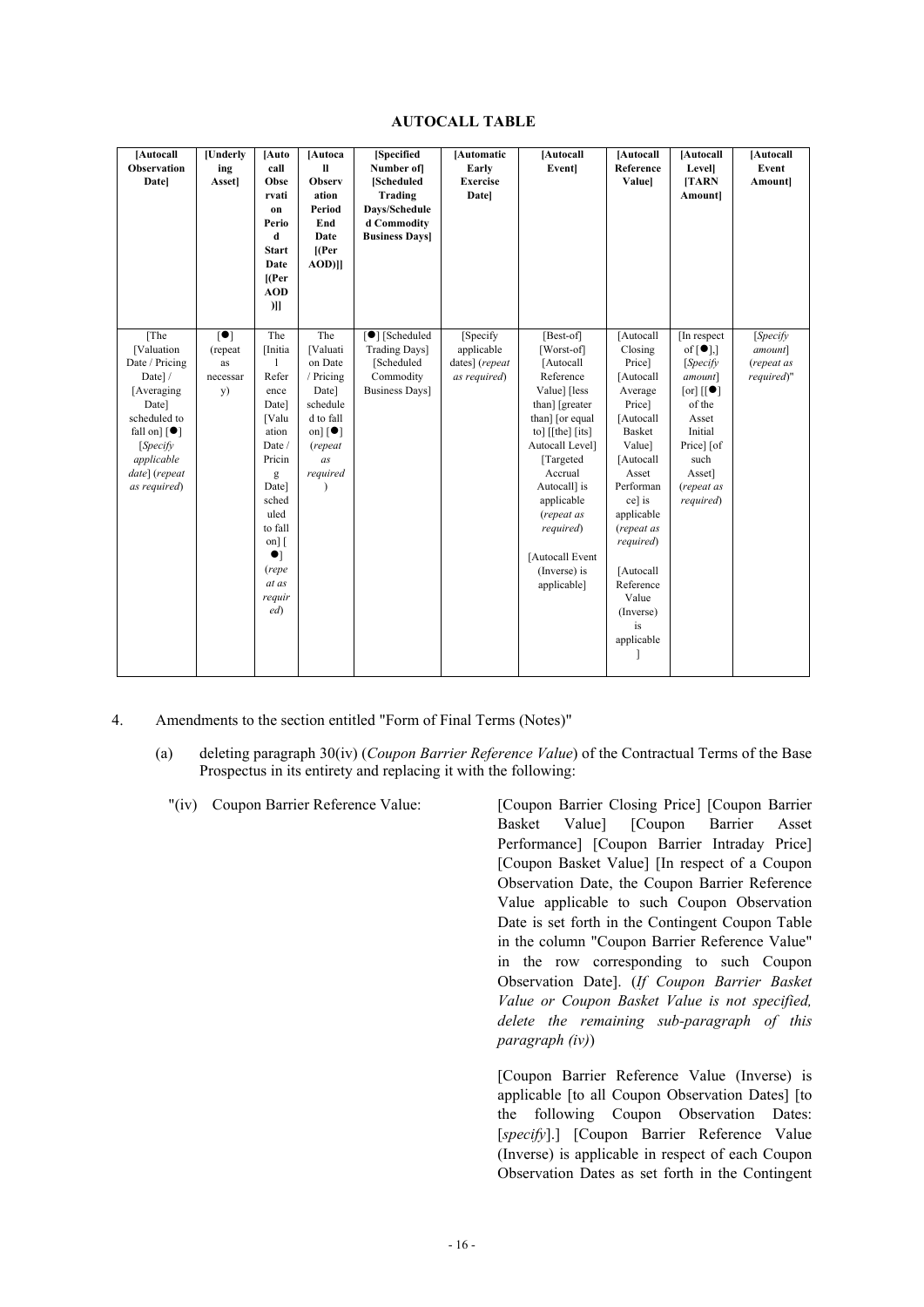Coupon Table in the column "Coupon Barrier Reference Value" in the row corresponding to such Coupon Observation Date.]

- − Weight (i): [In respect of each Underlying Asset, [] (*specify amount*) [as set forth in the Underlying Asset Table in the column entitled "Weighting" in the row corresponding to such Underlying Asset]."
- (b) deleting the Contingent Coupon Table of the Contractual Terms of the Base Prospectus in its entirety and replacing it with the following:

"[*Delete table or columns if not required*]

| [Coupon<br>Observatio<br>n Date]                                                                                                                               | [Coupon<br>Payment<br>Datel                                                           | [Coupon<br>Payment<br><b>Event</b>                                                                                                                                                                                                                                                                                                                                                                | [Coupon<br><b>Barrier</b><br>Reference<br>Valuel                                                                                                                                                                                                                                                        | [Coupo]<br>n<br>Observ<br>ation<br>Period<br><b>Start</b><br>Datel                                                                    | [Coupon<br>Observati<br>on Period<br><b>End Datel</b>                                                                   | [Coupon<br><b>Barrier</b><br><b>Level</b>                                                                                                                      | [Coupon<br><b>Barrier</b><br>Level [1]                                                                                                                                                                    | [Coupon<br><b>Barrier</b><br>Level [2]                                                                                                                                                                                         | [Coupon<br>Valuel<br>[Multi-<br>Coupon<br>Value 1<br>[Coupon<br>Value<br><b>Multiplier</b> | [Multi-<br>Coupo<br>n Value<br>21                                          | [Multi-<br>Coupon<br>Value<br><b>Barrier</b><br>Level]                                                                                                                                                             | [Adjusted as a<br>Coupon<br><b>Payment Datel</b> |
|----------------------------------------------------------------------------------------------------------------------------------------------------------------|---------------------------------------------------------------------------------------|---------------------------------------------------------------------------------------------------------------------------------------------------------------------------------------------------------------------------------------------------------------------------------------------------------------------------------------------------------------------------------------------------|---------------------------------------------------------------------------------------------------------------------------------------------------------------------------------------------------------------------------------------------------------------------------------------------------------|---------------------------------------------------------------------------------------------------------------------------------------|-------------------------------------------------------------------------------------------------------------------------|----------------------------------------------------------------------------------------------------------------------------------------------------------------|-----------------------------------------------------------------------------------------------------------------------------------------------------------------------------------------------------------|--------------------------------------------------------------------------------------------------------------------------------------------------------------------------------------------------------------------------------|--------------------------------------------------------------------------------------------|----------------------------------------------------------------------------|--------------------------------------------------------------------------------------------------------------------------------------------------------------------------------------------------------------------|--------------------------------------------------|
| [The<br>[Valuation<br>Date /<br>Pricing<br>Date]<br>scheduled to<br>fall on $\lceil \bullet \rceil$<br>(Specify<br>applicable<br>date) (repeat<br>as required) | (Specify)<br>applicable<br>date) [The<br>Maturity<br>Date]<br>(repeat as<br>required) | [Coupon Barrier<br>Reference Value<br>[greater than]<br>[less than] [or<br>equal to] the<br>Coupon Barrier<br>Level] [Coupon<br>Barrier<br>Reference Value<br>less than [or<br>equal to]<br>Coupon Barrier<br>Level 1 and<br>greater than [or<br>equal to<br>Coupon Barrier<br>Level 2] is<br>applicable.<br>[Coupon]<br>Payment Event<br>(Inverse) is<br>applicable.]<br>(repeat as<br>required) | [Coupon<br>Barrier<br>Closing<br>Price]<br>[Coupon<br>Barrier<br>Basket<br>Value]<br>[Coupon]<br>Barrier<br>Asset<br>Performanc<br>e] [Coupon<br>Barrier<br>Intraday<br>Price] is<br>applicable.<br>[Coupon]<br>Barrier<br>Reference<br>Value<br>(Inverse) is<br>applicable]<br>(repeat as<br>required) | The<br>[Valuati<br>on Date<br>/ Pricing<br>Date]<br>schedule<br>d to fall<br>on] $\lceil \bullet \rceil$<br>(repeat<br>as<br>required | The<br>[Valuation<br>Date /<br>Pricing<br>Date]<br>scheduled<br>to fall on] [<br>$\bullet$ ] (repeat<br>as<br>required) | [In respect]<br>of $[\bullet]$ ,<br>[Specify]<br>amount] [or]<br>$[[\bullet]$ per<br>cent. of the<br><b>Asset Initial</b><br>Price]<br>(repeat as<br>required) | In respect<br>of $\lceil \bullet \rceil$ ,<br>[Specify]<br>amount]<br>$\lceil \text{or} \rceil$ $\lceil \mid \bullet \rceil$<br>per cent. of<br>the Asset<br>Initial<br>Price]<br>(repeat as<br>required) | [In respect<br>of $\lceil \bullet \rceil$ ,<br>[Specify]<br>amount]<br>$[\text{or}]\left[\begin{bmatrix} \bullet \\ \bullet \end{bmatrix}\right]$<br>per cent. of<br>the Asset<br>Initial<br>Price]<br>(repeat as<br>required) | $\lceil \bullet \rceil$ (repeat<br>as required)                                            | $\overline{\phantom{a}}$<br>(repeat<br>as<br>require<br>$\left( d \right)$ | [In respect<br>of $\lceil \bullet \rceil$ ,<br>[Specify]<br><i>amount</i> ]<br>$\lceil \text{or} \rceil$ $\lceil \mid \bullet \rceil$<br>per cent. of<br>the Asset<br>Initial<br>Price]<br>(repeat as<br>required) | [Applicable]<br>[Not]<br>Applicable]"            |

- (c) deleting paragraph 35(i) (*Autocall Event*) of the Contractual Terms of the Base Prospectus in its entirety and replacing it with the following:
	-

"(i) Autocall Event: Applicable, [for the purposes of the definition of "Autocall Event" in the Autocall Payout Conditions, [Best-of] [Worst-of] [Autocall Reference Value] [less than] [greater than] [or equal to] [[the] [its] Autocall Level] [Targeted Accrual Autocall] is applicable in respect of each Autocall Observation Date] [in respect of an Autocall Observation Date, the Autocall Event applicable to such Autocall Observation Date is set forth in the Autocall Table in the column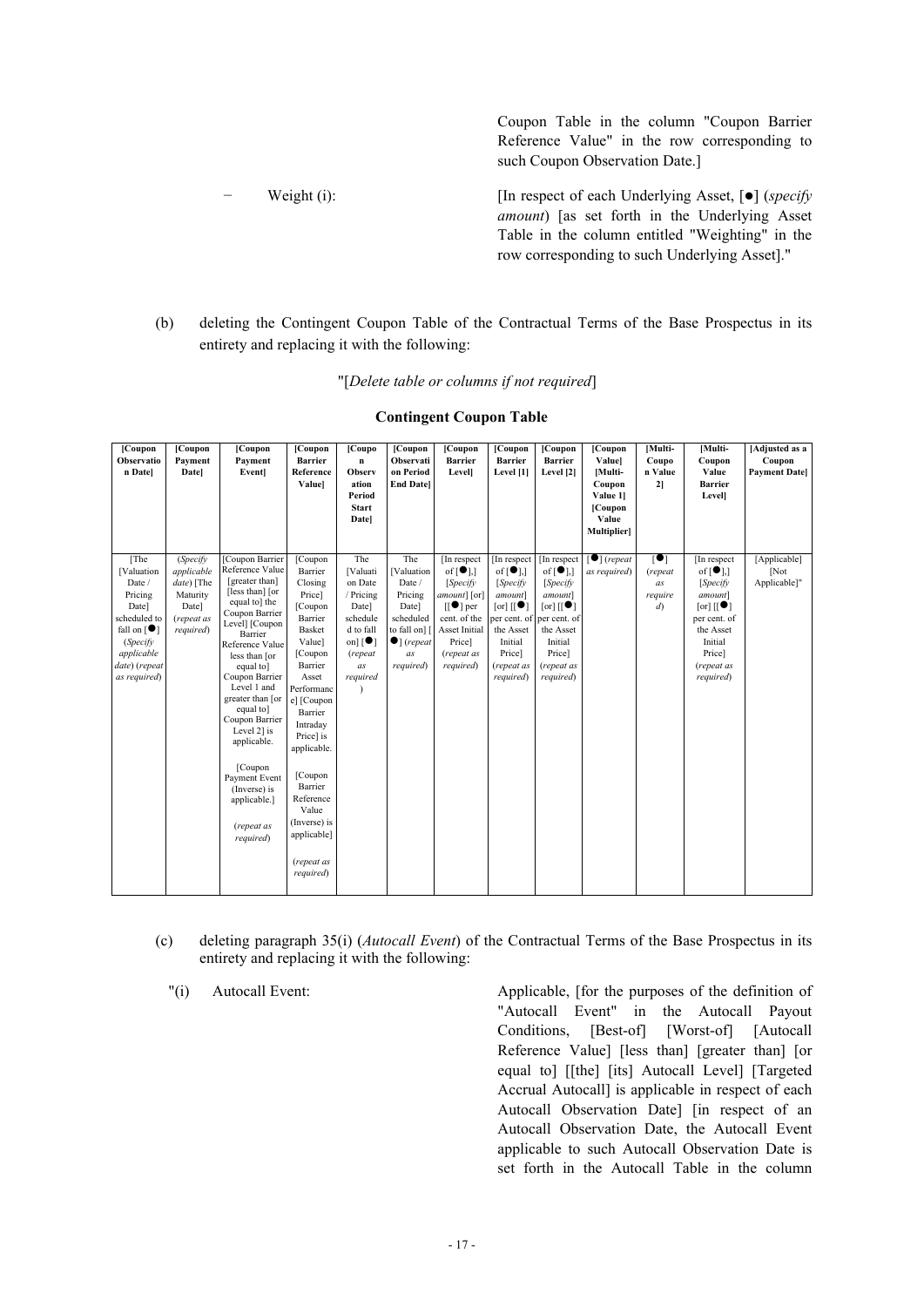"Autocall Event" in the row corresponding to such Autocall Observation Date].

[Autocall Event (Inverse) is applicable [to all Autocall Observation Dates] [to the following Autocall Observation Dates: [*specify*].] [Autocall Event (Inverse) is applicable in respect of each Autocall Observation Date as set forth in the Autocall Table in the column "Autocall Event" in the row corresponding to such Autocall Observation Date.]

- − No Coupon Amount payable [Applicable] [Not Applicable]." following Autocall Event:
- (d) deleting paragraph 35(iii) (*Autocall Reference Value*) of the Contractual Terms of the Base Prospectus in its entirety and replacing it with the following:

| $"(\text{iii})"$ |     | Autocall Reference Value:    | [Autocall Closing Price] [Autocall Average Price]<br>[Autocall]<br>Basket<br>Value]<br>[Autocall]<br>Asset<br>Performance] [In respect of an Autocall<br>Observation Date, the Autocall Reference Value<br>applicable to such Autocall Observation Date is<br>set forth in the Autocall Table in the column<br>"Autocall Reference Value" in the<br>row<br>corresponding to such Autocall Observation<br>Date]. (If Autocall Basket Value is not specified or<br>the definition of Autocall Reference Value does<br>not require the determination of the Autocall<br>Asset Performance, delete the remaining sub-<br>paragraphs of this sub-paragraph) |  |  |  |  |
|------------------|-----|------------------------------|--------------------------------------------------------------------------------------------------------------------------------------------------------------------------------------------------------------------------------------------------------------------------------------------------------------------------------------------------------------------------------------------------------------------------------------------------------------------------------------------------------------------------------------------------------------------------------------------------------------------------------------------------------|--|--|--|--|
|                  |     |                              | [Autocall Reference Value (Inverse) is applicable<br>[to all Autocall Observation Dates] [to the<br>following Autocall Observation Dates: [specify].]<br>[Autocall Reference Value (Inverse) is applicable<br>in respect of each Autocall Observation Date as<br>set forth in the Autocall Table in the column<br>"Autocall Reference<br>Value"<br>in<br>the<br>row<br>corresponding to such Autocall Observation<br>Date.]                                                                                                                                                                                                                            |  |  |  |  |
|                  | (a) | <b>Autocall Asset Price:</b> | [Autocall Closing Price] [Autocall Average Price]<br>[Not Applicable].                                                                                                                                                                                                                                                                                                                                                                                                                                                                                                                                                                                 |  |  |  |  |
|                  | (b) | Weight:                      | [In respect of [each/the] Underlying Asset, [ $\bullet$ ]<br>(specify amount)] [In respect of $[\bullet]$ , $[\bullet]$ (specify<br>amount)] [as set forth in the Underlying Asset<br>Table in the column entitled "Weighting" in the<br>row corresponding to such Underlying Asset]<br>[Not Applicable]."                                                                                                                                                                                                                                                                                                                                             |  |  |  |  |

(e) adding the following sub-paragraph (x) to paragraph 35 (*Autocall Payout Conditions*) of the Base Prospectus: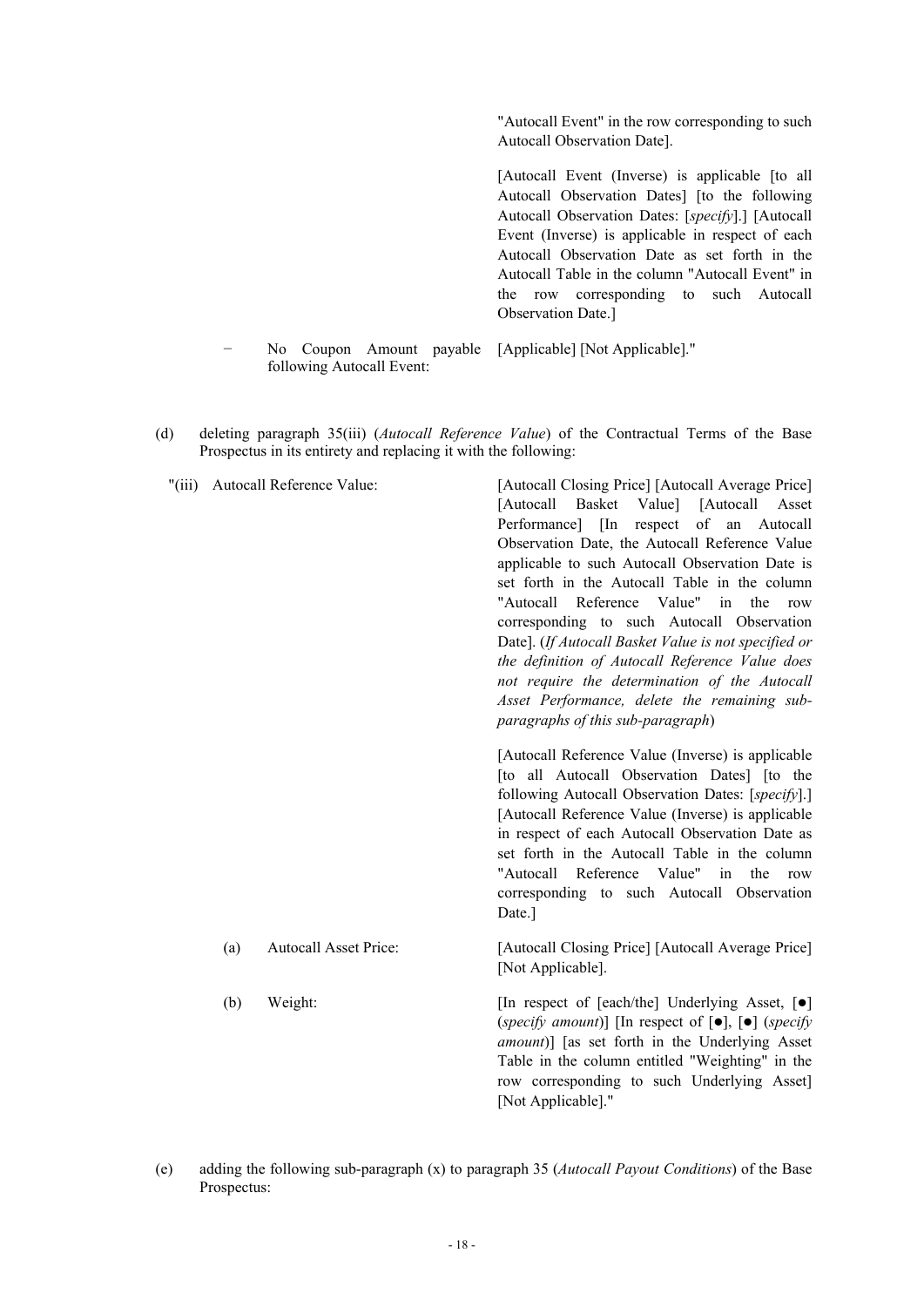"(x) Autocall Observation Period (Per AOD): [Applicable] [Not Applicable]. (*If Not Applicable, delete the remaining sub-paragraphs of this paragraph*)

- (a) Extension: [Applicable] [Not Applicable].
- (b) No Extension: [Applicable] [Not Applicable].
- (c) Observation Date valuation): [Applicable] [Not Applicable].
- Reference Date/Pricing deemed to be Observation Date (closing valuation): Date [Applicable] [Not Applicable].
- (d) Autocall Observation Period Start Date (Per AOD):
	- In respect of [each] [the] Underlying Asset, [an] [the] Autocall Observation Date and the Autocall Observation Period (Per AOD) corresponding to such Autocall Observation Date,  $[\bullet]$  [the Initial Reference Date] [for such Underlying Asset] [the Autocall Observation Date immediately preceding such Autocall Observation Date] [or, if there is no immediately preceding Autocall Observation Date, the Initial Reference Date] [for such Underlying Asset] [the date specified in the Autocall Table below in the column entitled "Autocall Observation Period Start Date (Per AOD)" in the row corresponding to such Autocall Observation Date] (and such date shall be [included in] [excluded from] such Autocall Observation Period (Per AOD))].
- (e) Autocall Observation Period End Date (Per AOD): In respect of [each] [the] Underlying Asset, [an] [the] Autocall Observation Date and the Autocall Observation Period (Per AOD) corresponding to such Autocall Observation Date, [ $\bullet$ ] [such Autocall Observation Date] [for such Underlying Asset] [the date specified in the Autocall Table below in the column entitled "Autocall Observation Period End Date (Per AOD)" in the row corresponding to such Autocall Observation Date] (and such date shall be [included in] [excluded from] such Autocall Observation Period (Per AOD))]."
- (f) deleting the Autocall Table in the Contractual Terms of the Base Prospectus in its entirety and replacing it with the following:

"[*Delete table or columns if not required*]